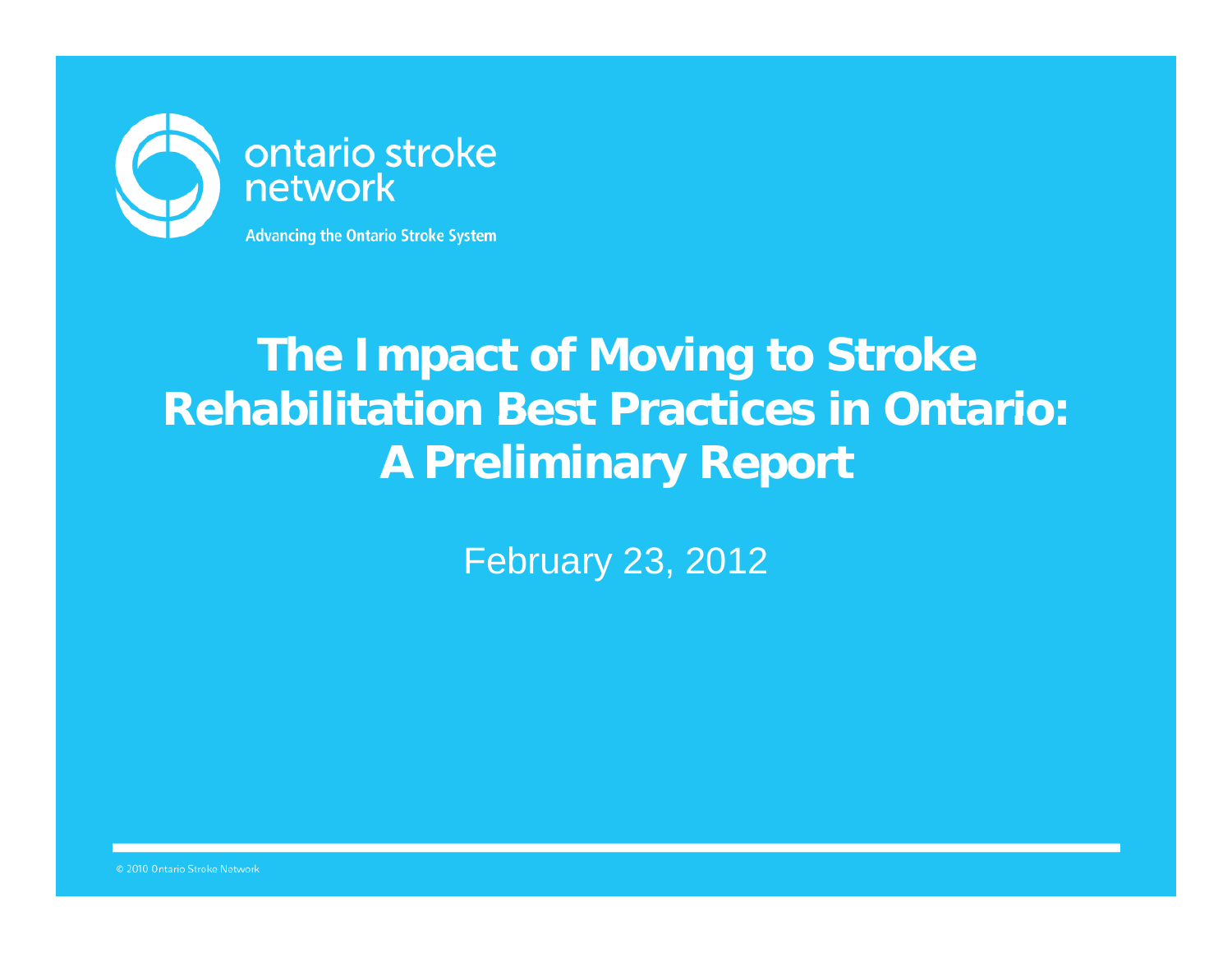

#### **Comment**

## This is a *preliminary* report. Work is ongoing and information may be refined as further information becomes available.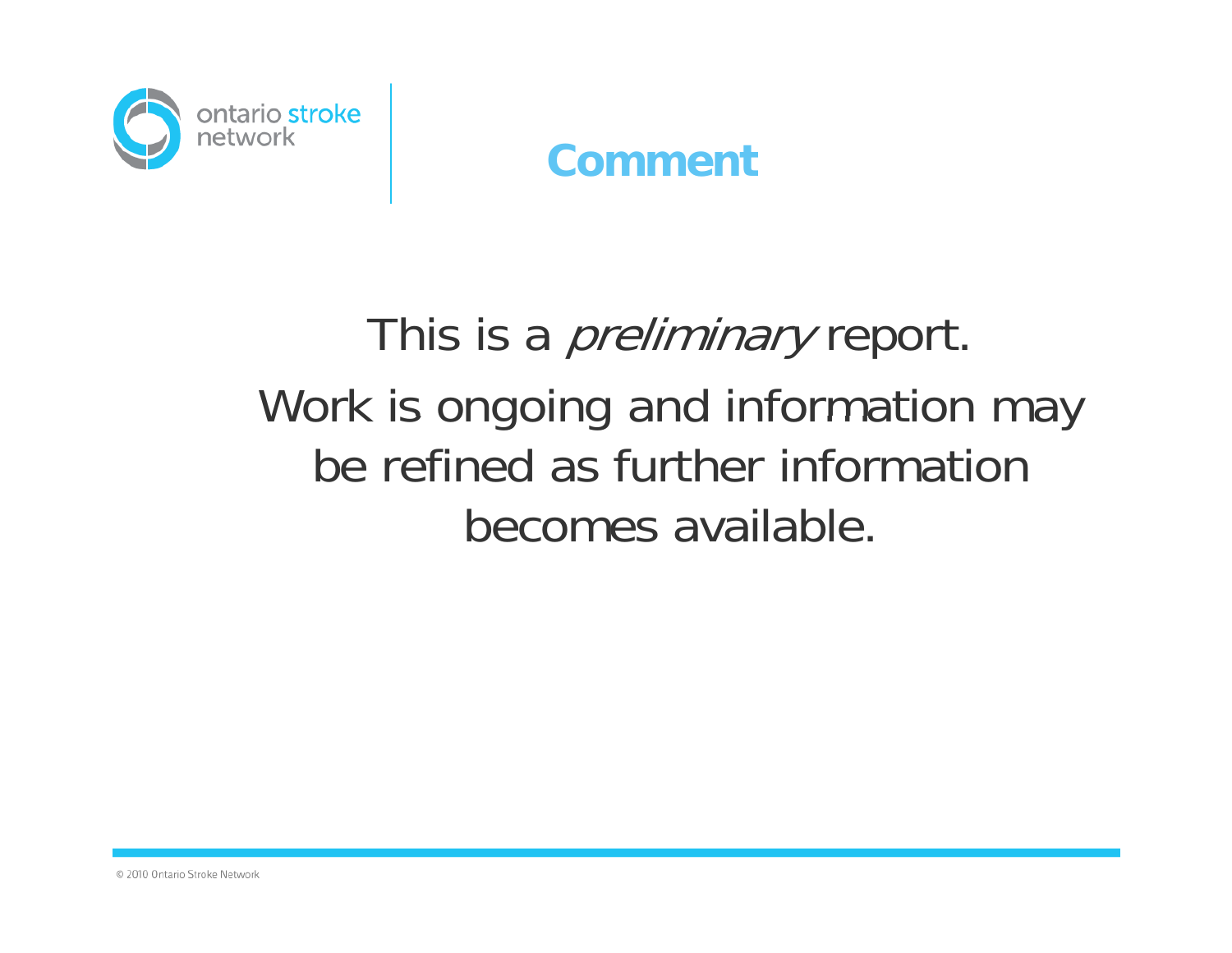

#### **Ac <sup>o</sup> edge <sup>e</sup> ts knowledgements**

•Matthew Meyer, Project Lead

#### •OSN Stroke Reference Group:

- –Chair - Dr Mark Bayley, Toronto Rehab Institute
- –Dr Robert Teasell, Parkwood Hospital, London
- –Malcolm Moffat, Chair OSN Board, St John's Rehab Hospital, Toronto
- –Charissa Levy, Executive Director, GTA Rehab Network
- –Anne-Marie Malek, President & CEO West Park Healthcare Centre, Toronto
- –Rhona McGlasson, Project Director, Bone and Joint Network of Ontario
- Jennifer Kodis, Program Director, Hamilton Health Sciences
- –Trish Nelson, Program Manager, St Joseph's Care Group, Thunder Bay
- –Sharon Jankowski, Director, Parkwood Hospital, London
- –Rebecca Fleck, Regional Education Coordinator Central South Ontario
- –Paula Gilmore, Community & Long Term Care Specialist, South West Ontario Stroke Region
- –Sandi Homeniuk, Regional Director, Northwest Ontario Stroke Region
- Cally Martin, Regional Director, Southeast Ontario Stroke Region
- –Betty Rowley, District Coordinator, North Bay
- Linda Dykes, District Coordinator, Sarnia-Lambton
- –Jenn Fearn, Rehabilitation Coordinator, Northeast Ontario Stroke Region
- –Donelda Moscrip-Sooley, Rehabilitation Coordinator, Central East Ontario Stroke Region
- –Deb Willems, Rehabilitation Coordinator, Southwest Ontario Stroke Region
- –Ruth Hall, Evaluation Specialist, Ontario Stroke Network
- –Chris O'Callaghan, Executive Director, Ontario Stroke Network
- –Linda Kelloway, Best Practices Lead , Ontario Stroke Network
- •Additional contributions by Eric Leci, Research Assistant, CORRE group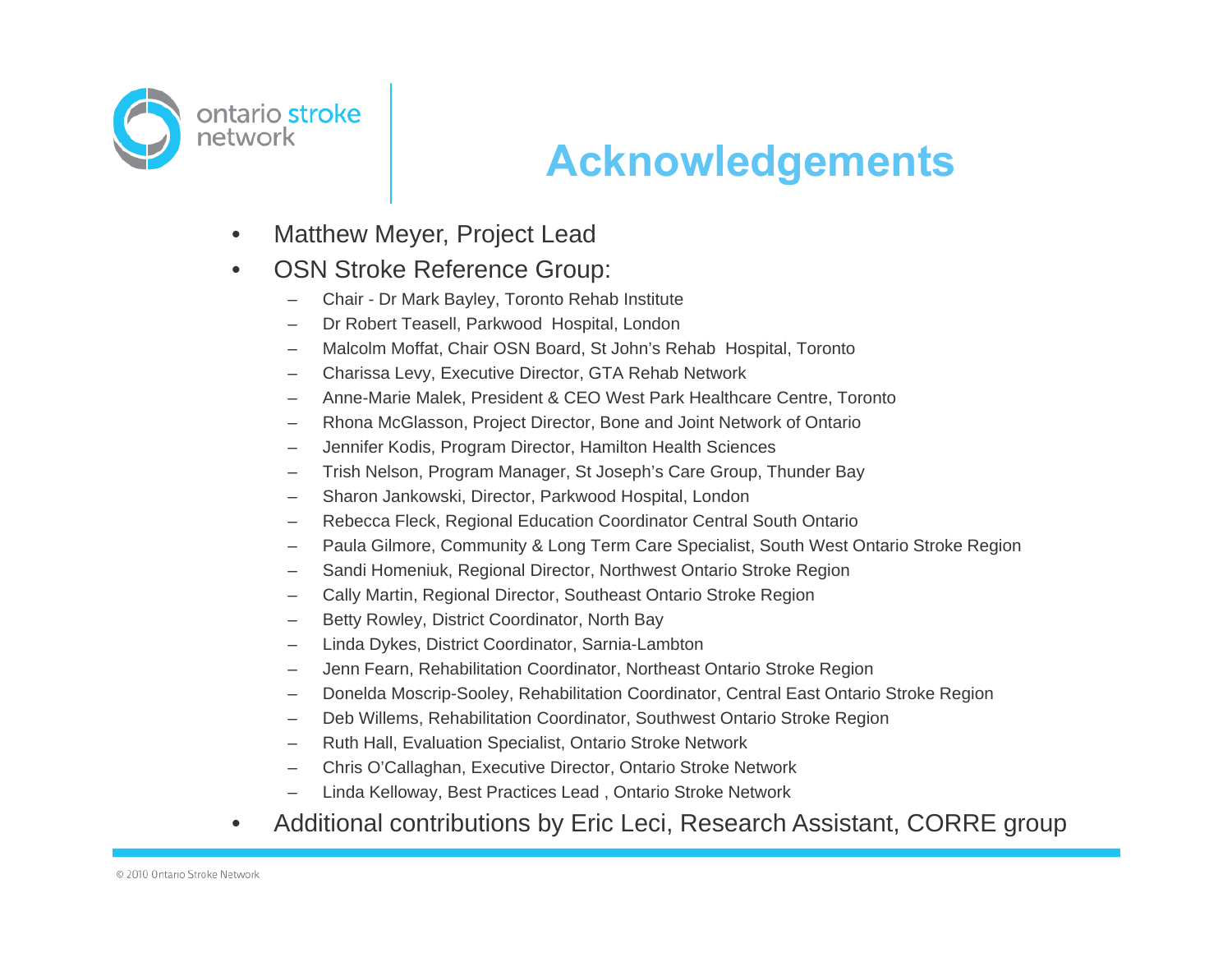

#### **St o e Stat st cs roke Statistics**

Stroke is the 3rd leading cause of death in Canada and is the leading cause of adult disability & transfer from hospital to LTC

Annually, stroke in Ontario accounts for: ~20,000 ED visits

- ~15,350 acute hospital admissions
- ~3,000 inpatient rehabilitation admissions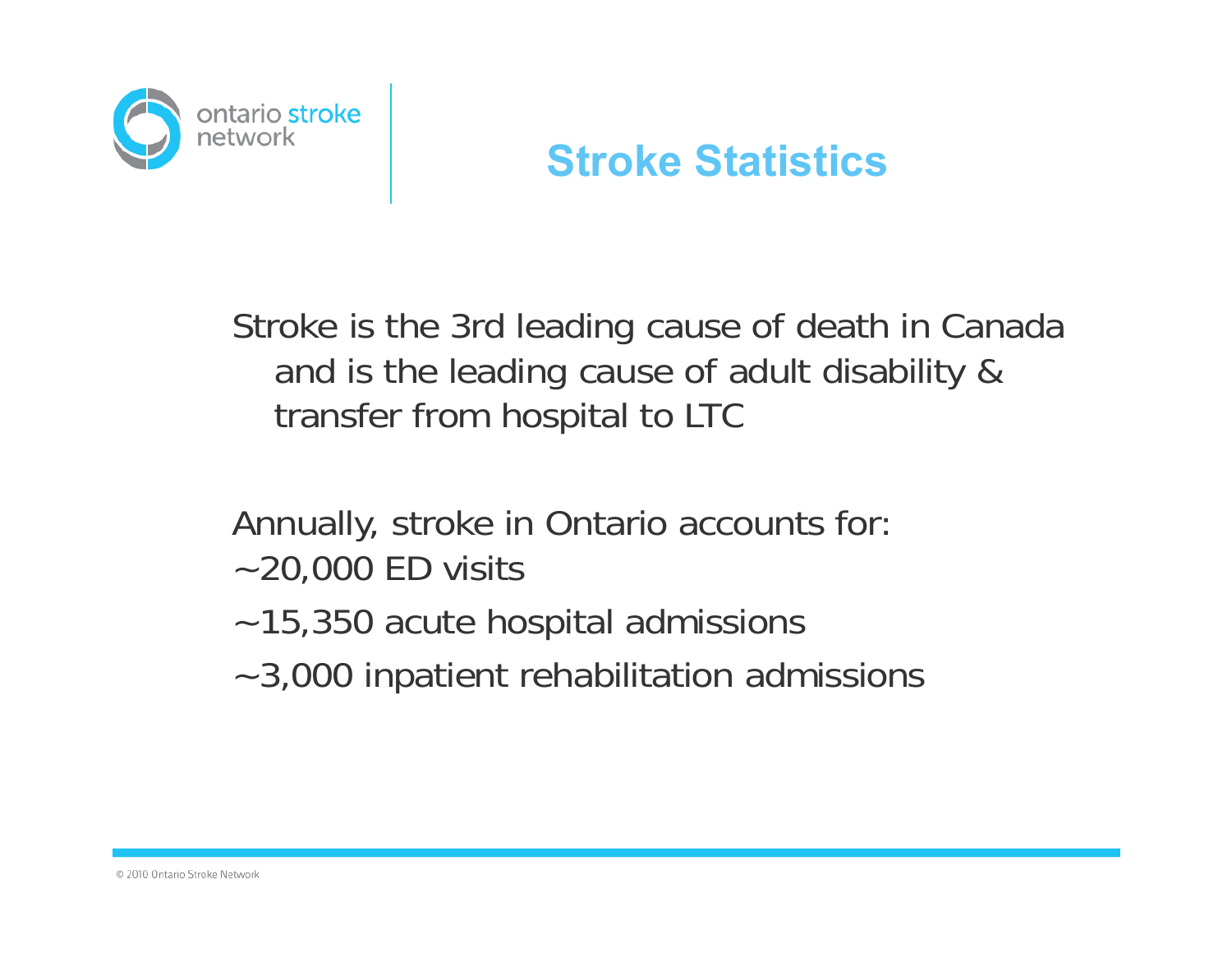

## **Objectives**

- $\triangleright$  Provide a preliminary report on the potential economic impact of stroke rehabilitation recommendations made by the Rehabilitation and CCC Expert Panel
- To identify areas where further evaluation and validation of assumptions is necessary
- > To comment on next steps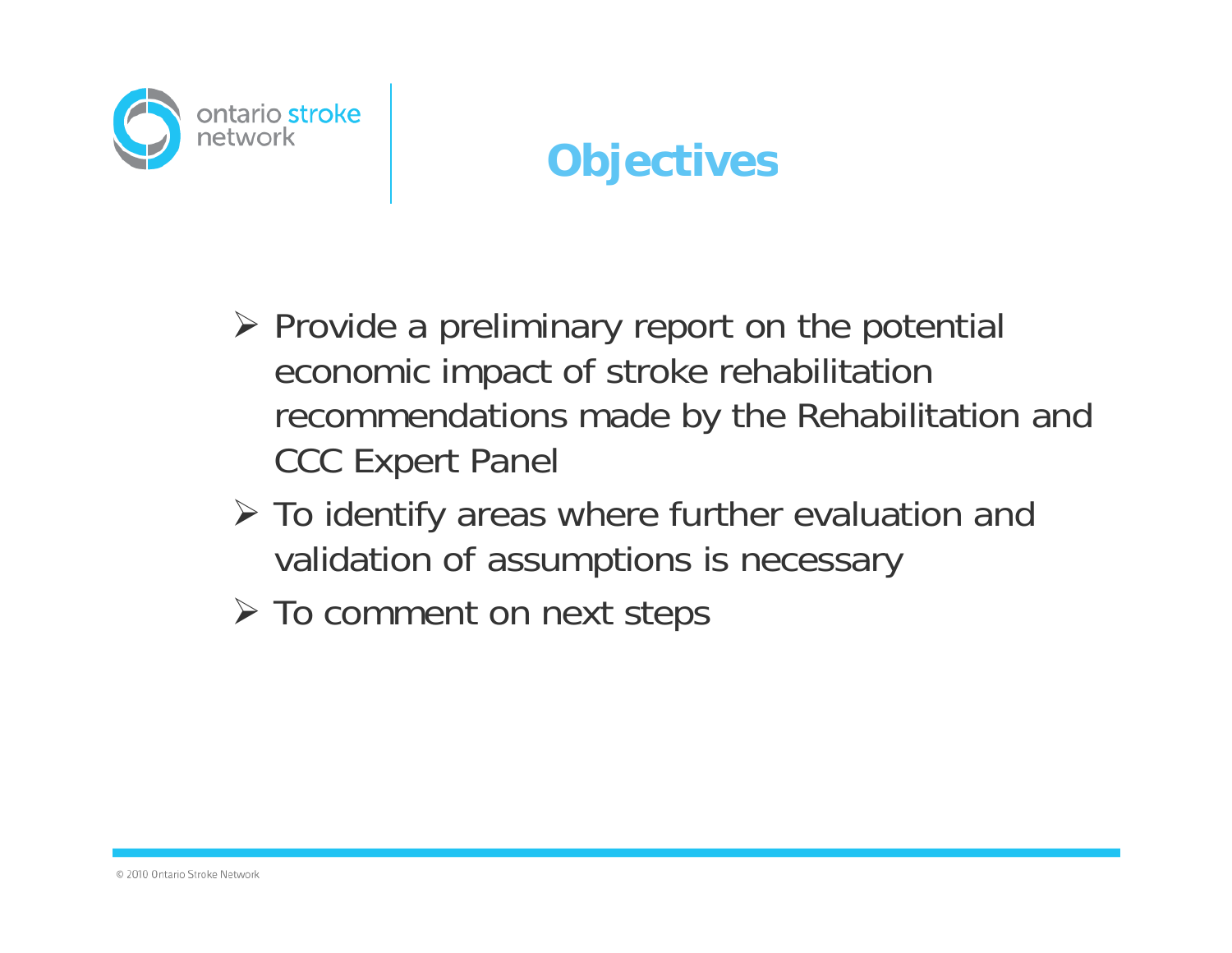

**The Rehabilitation and Complex Continuing Care (RCCCEP) Expert Panel**

- Formed in December 2010 as a component of the ER/ALC expert panel
- Phase I focused on how to best reduce ALC length of stay in Ontario's healthcare system via better utilization of current resources
- $\bullet$ • Orthopedics and stroke were identified as priority populations
- $\bullet$  The Ontario Stroke Network established a Stroke Reference Group to identify and recommend stroke rehabilitation best practices to the RCCCEP
- • In June 2011, the panel released its phase I report outlining best-practice recommendations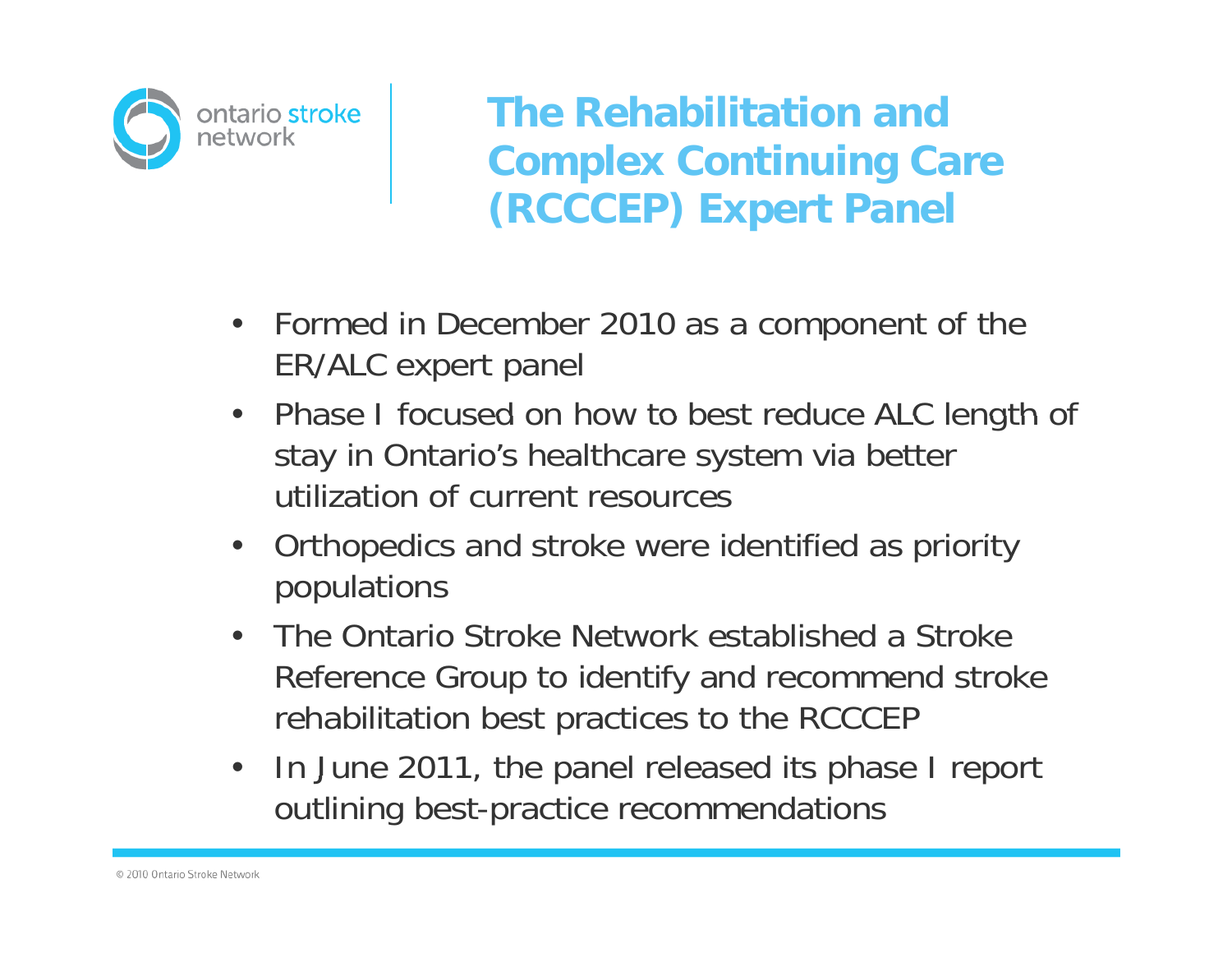

## **Best Practice R d ti ecommendations**

The following recommendations were selected for evaluation\*:

- I.. Timely transfer of appropriate patients from acute facilities to rehabilitation†
	- •Ischemic strokes to rehabilitation by day 5
	- $\bullet$ Hemorrhagic strokes to rehabilitation by day 7
- II. Provision of greater intensity therapy in inpatient rehabilitation
	- •3 hours of therapy per day
	- •7-day a week therapy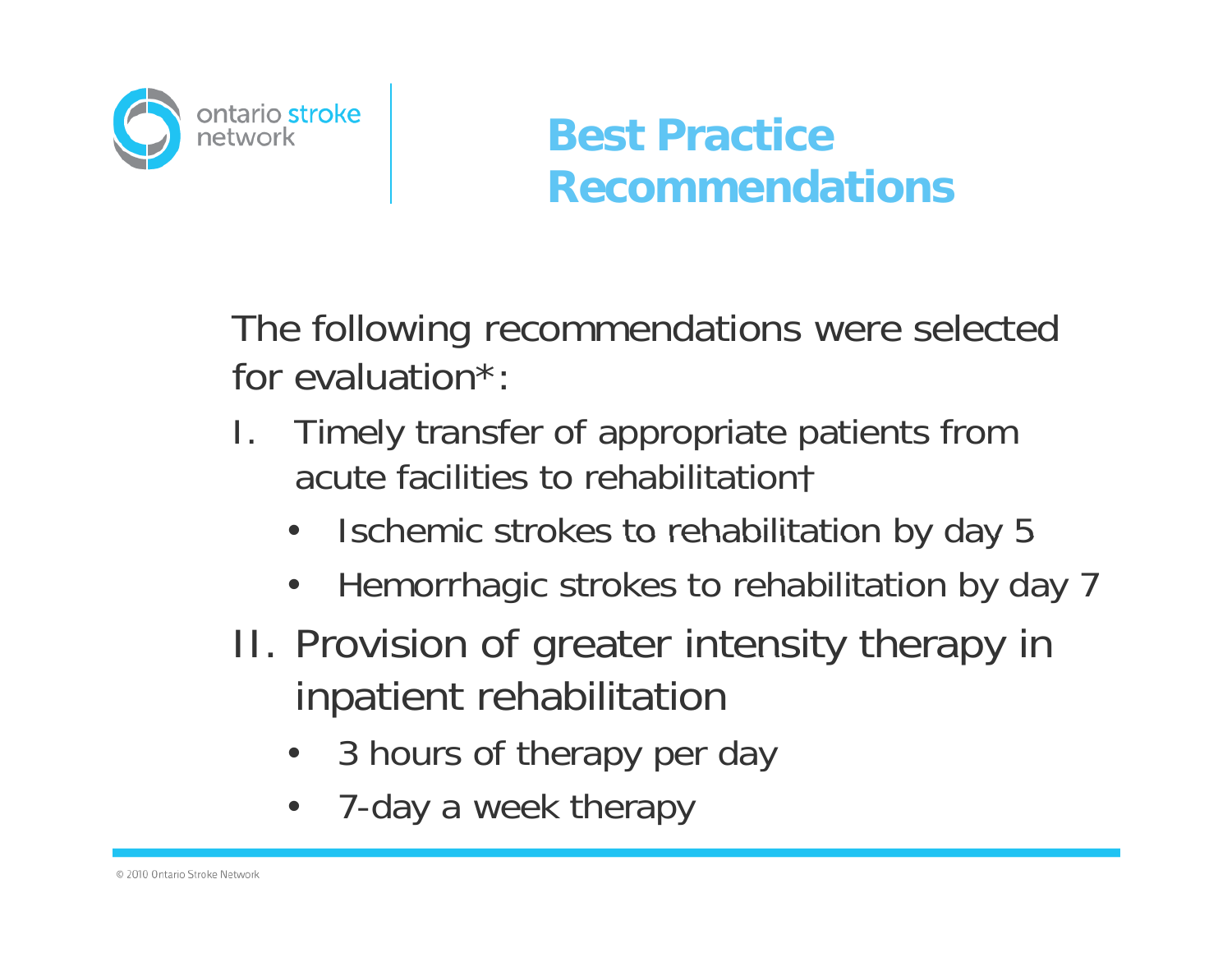

## **Best Practice R d ti t'd Recommendations..cont'd**

- III. Timely access to outpatient/community-based rehabilitation for appropriate patients
	- I. Early Supported Discharge with engagement of CCAC
	- II. Mechanisms to support and sustain funding for outpatient and/or community based rehabilitation
	- III.2-3 outpatient or CCAC visits/ week for 8-12 weeks
	- IV. Ambulatory rehabilitation provided as necessary
- IV. Ensuring that all rehabilitation candidates have equitable access to the rehabilitation they need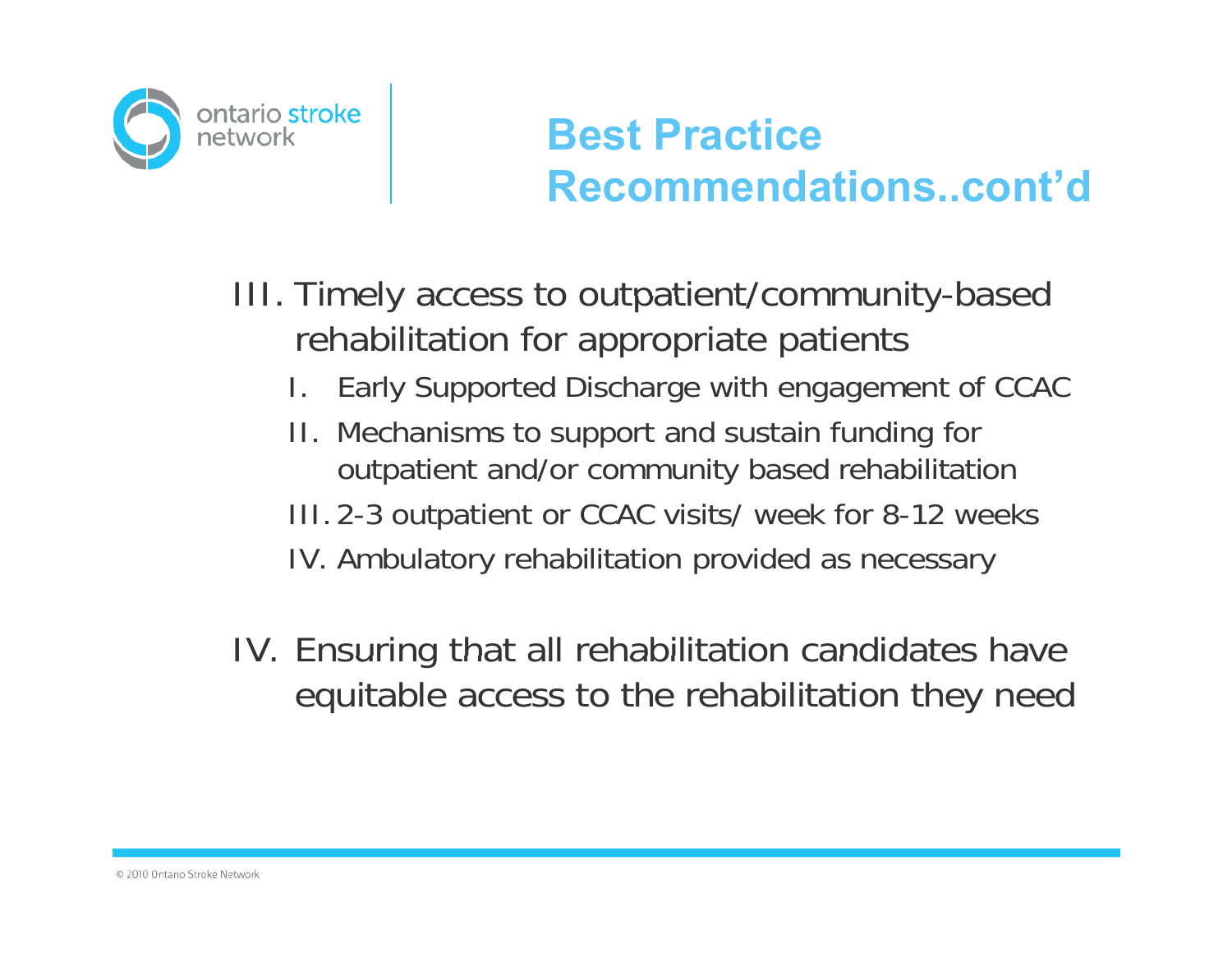

#### **Evaluating the Best PracticeRecommendations**

General strategy in this report:

- • Use the best available data from Ontario sources to model the current state of post-stroke rehabilitation in Ontario\*
- • Develop a general model for stroke care based on Best-Practice recommendations
- $\bullet$ Use proposed model to identify areas where:
	- ER/ALC bed day consumption may be reduced or eliminated
	- Potential cost savings might be realized
	- Healthcare resources need to be re-allocated
	- Start-up investments may be necessary
- • Evaluate the potential impact on acute, inpatient, and outpatient/community sectors separately†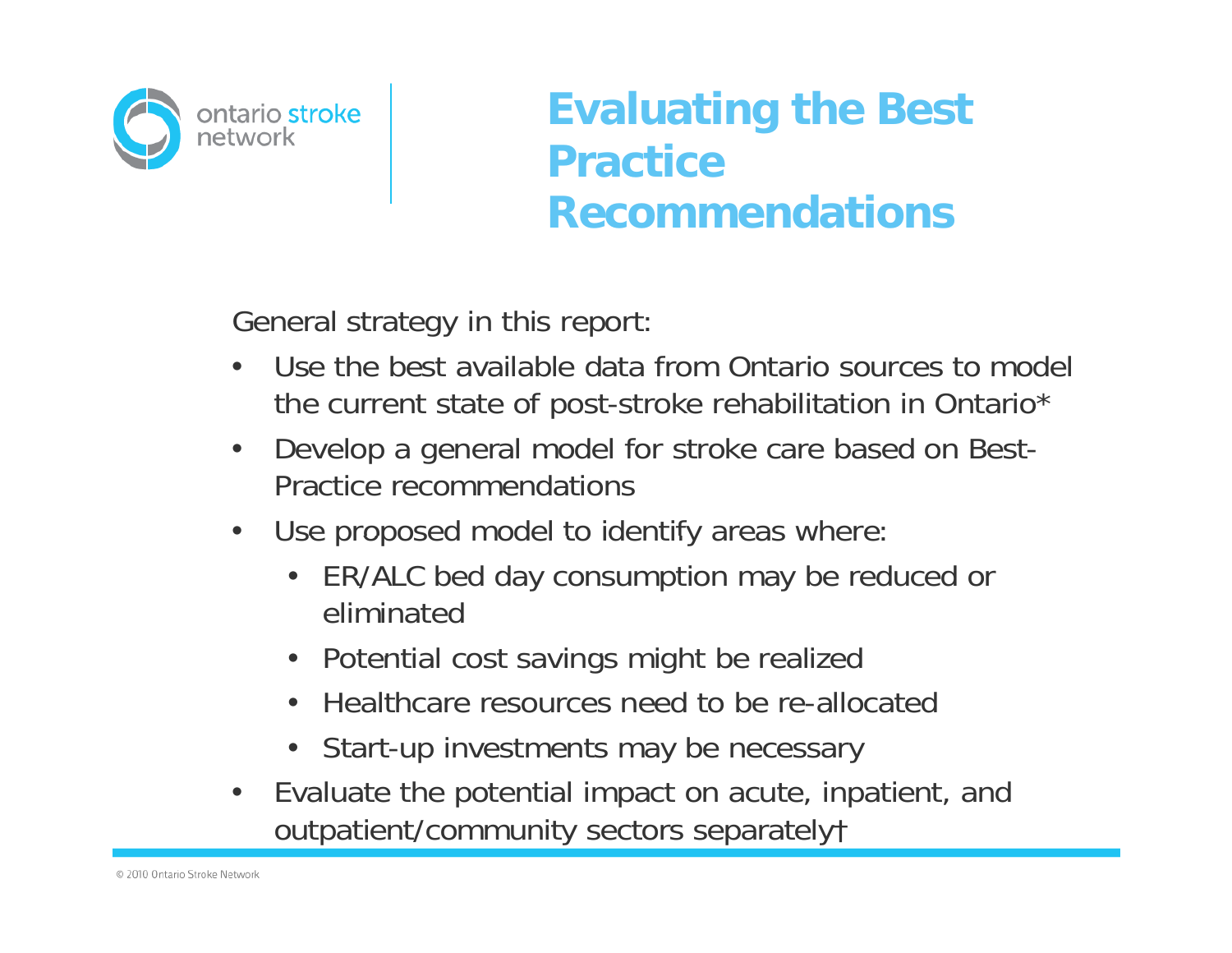

#### **A Comment on Cost-Eff ti ec veness**

The recommendations made by the RCCCEP are all based on best evidence or clinical consensus and will be assumed to lead to better patient outcomes\*.

This report will only address the impact of implementation of the recommended best practices on cost outcomes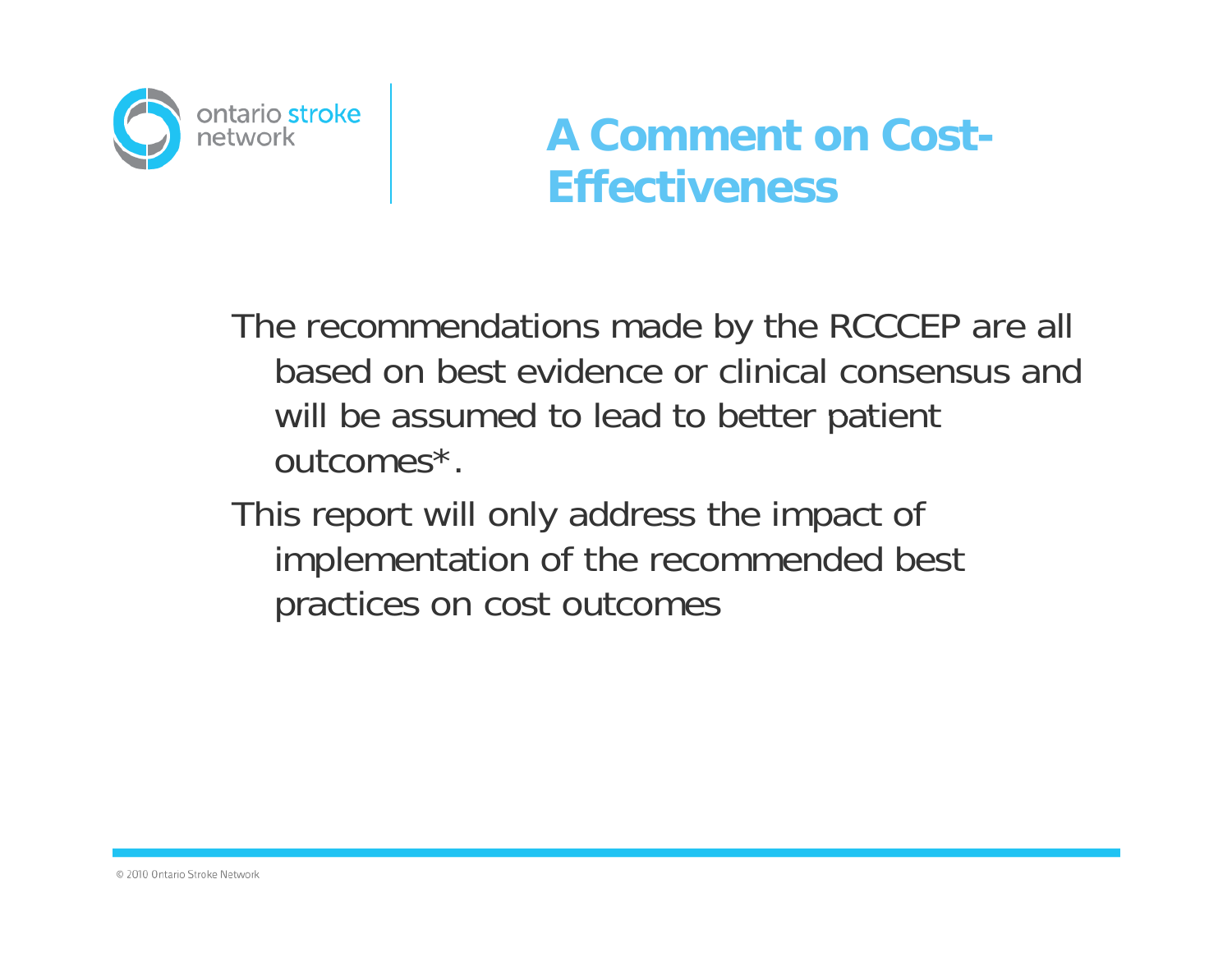

#### **Recommendation : \***

- •• *Mean* acute LOS for ischemic stroke and TIA =  $5$ days
- *Mean* acute LOS for hemorrhagic stroke = 7 days
- • Elimination of all acute ALC bed days among these patients

#### **Assumption:**

System-wide collaboration and co-ordination will allow current challenges to earlier discharge to rehabilitation (e.g. completing diagnostic tests, 7 day/week admits, completing the AlphaFIM® Instrument) to be resolved over time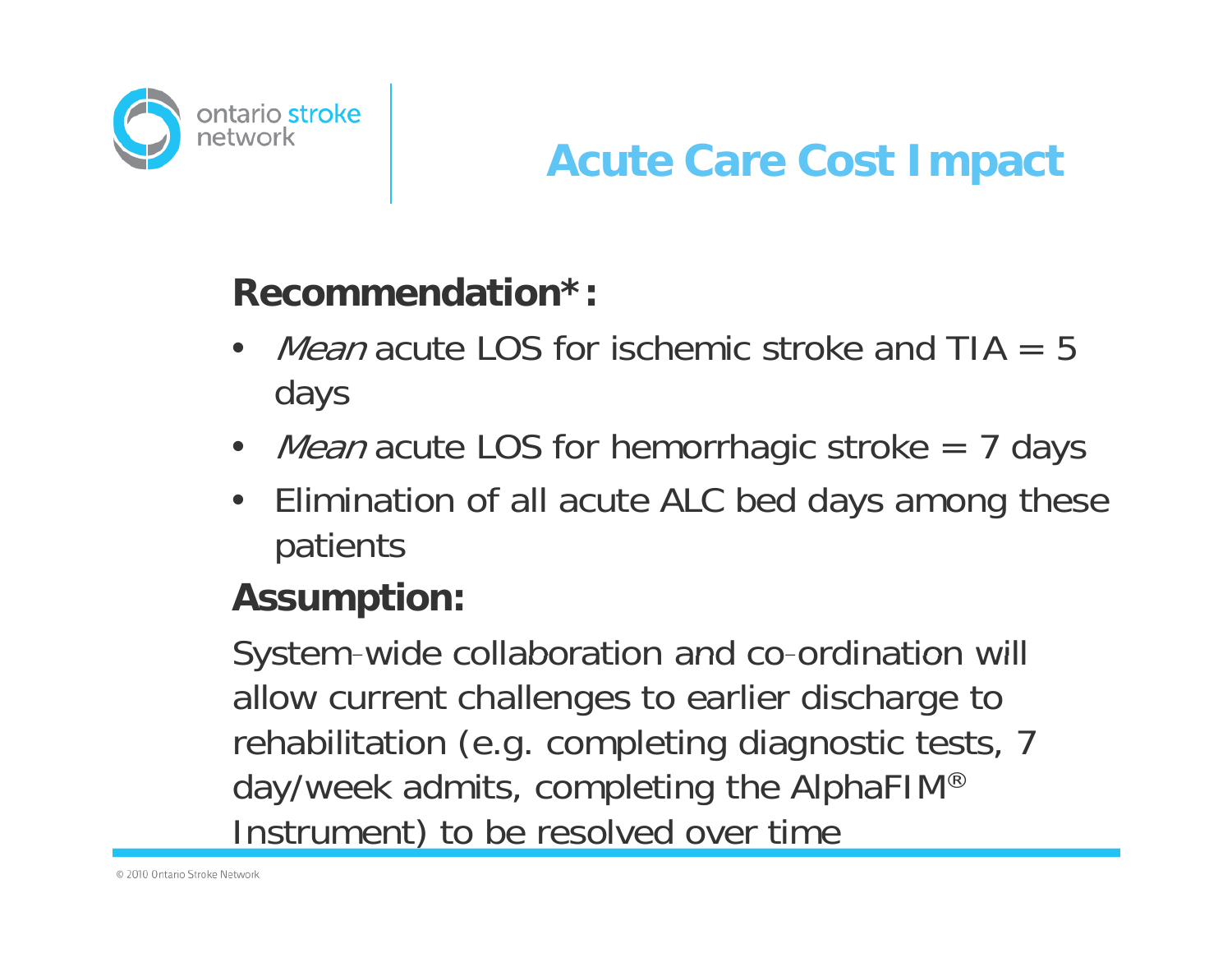

Cost estimates for reduced acute LOS:

• Data from the Ontario Case Costing Initiative was used to estimate the *per diem* cost of a single ALC bed day and this estimate was used to generate a conservative estimate for a single day reduction in acute LOS\*. Estimates were calculated by summing the mean costs for relevant cost centers for each diagnosis separately based on the "typical" case

Cost estimates:

• Include - Food service (including tray assembly and distribution), medical inpatient services (including nursing), clinical nutrition, physiotherapy, occupational therapy, speech language pathology, social work

• Exclude - Surgical care, acute medical care, diagnostic tests, laboratory services etc.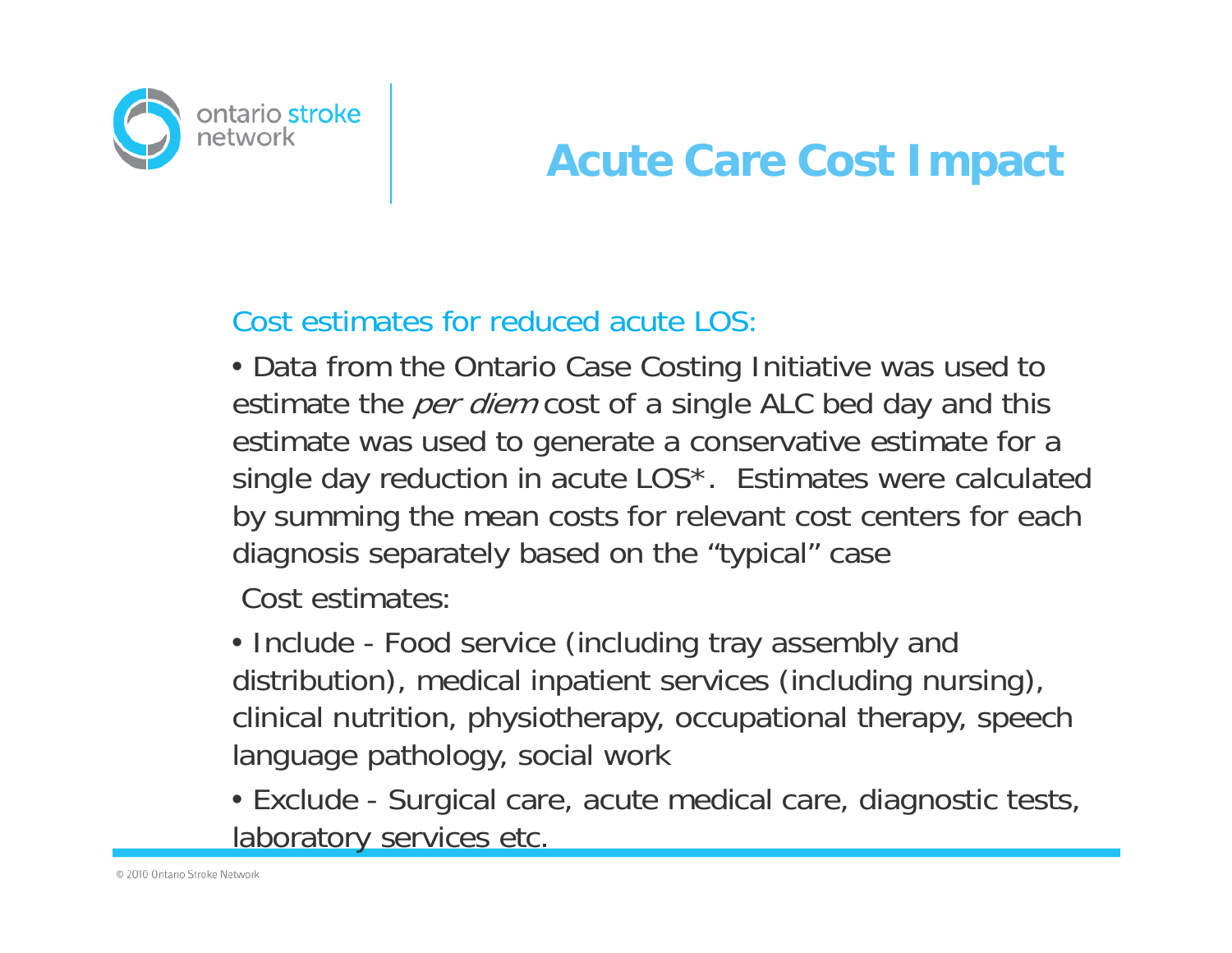

Cost results:

Per diem acute LOS cost estimates are as followst:

Ischemic stroke (ICD-10 codes I63,I64\*) - \$591.52 TIA (ICD-10 code G45.9) - \$656.58 Hemorrhagic (ICD-10 codes I61,I62)- \$576.64

\*164 (unspecified stroke) - included as ischemic since mean *per diem* acute costs were closest to ischemic values.

© 2010 Ontario Stroke Network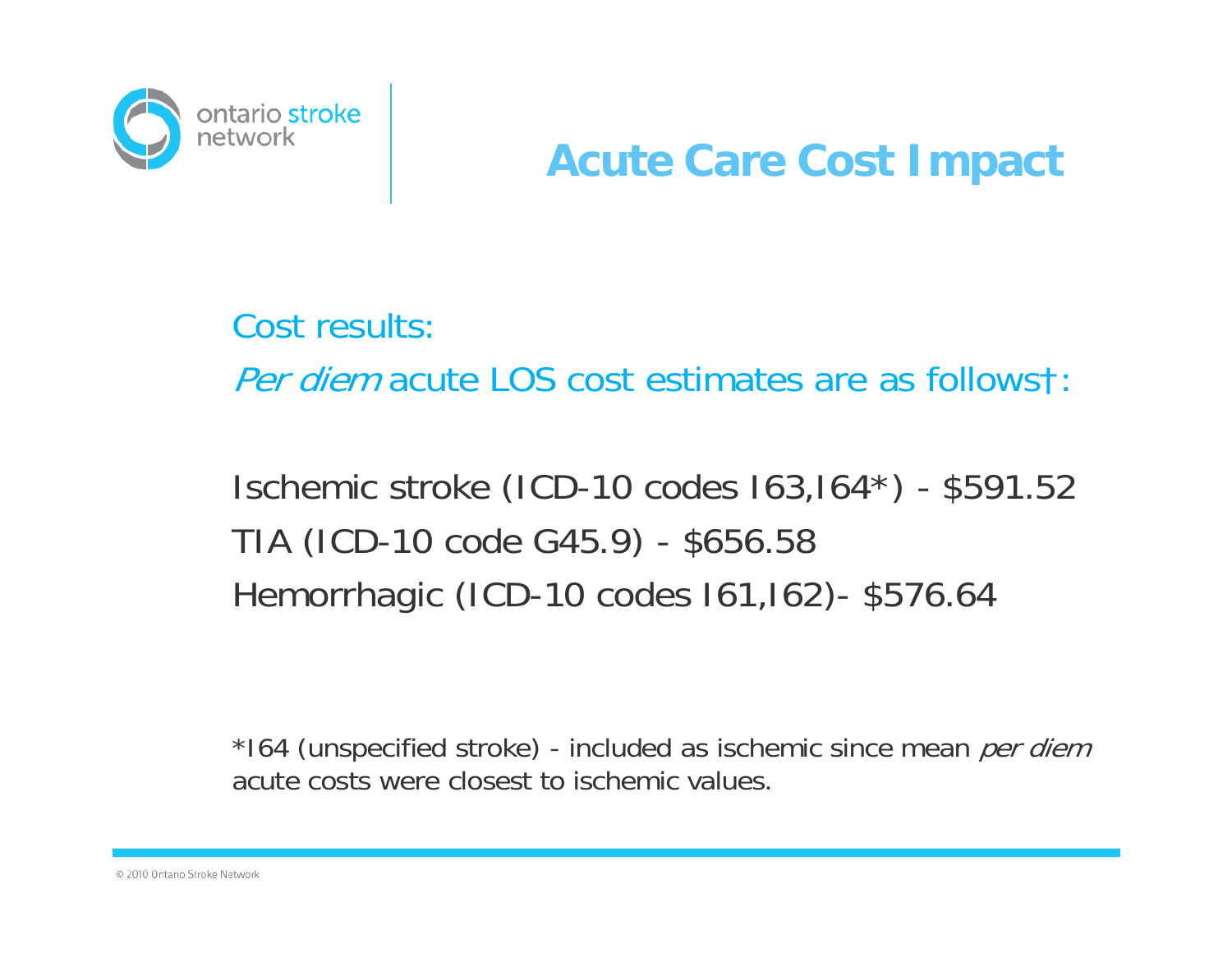

Total Estimated Impact\* 100% attainment of bestpractice recommendations would lead to:

18,605 acute ALC bed days made available (51 beds) 20,256 additional acute bed days made available (55.5 beds) Total Beds  $= 106.5$ 

> \$22,928,130 acute healthcare dollars saved†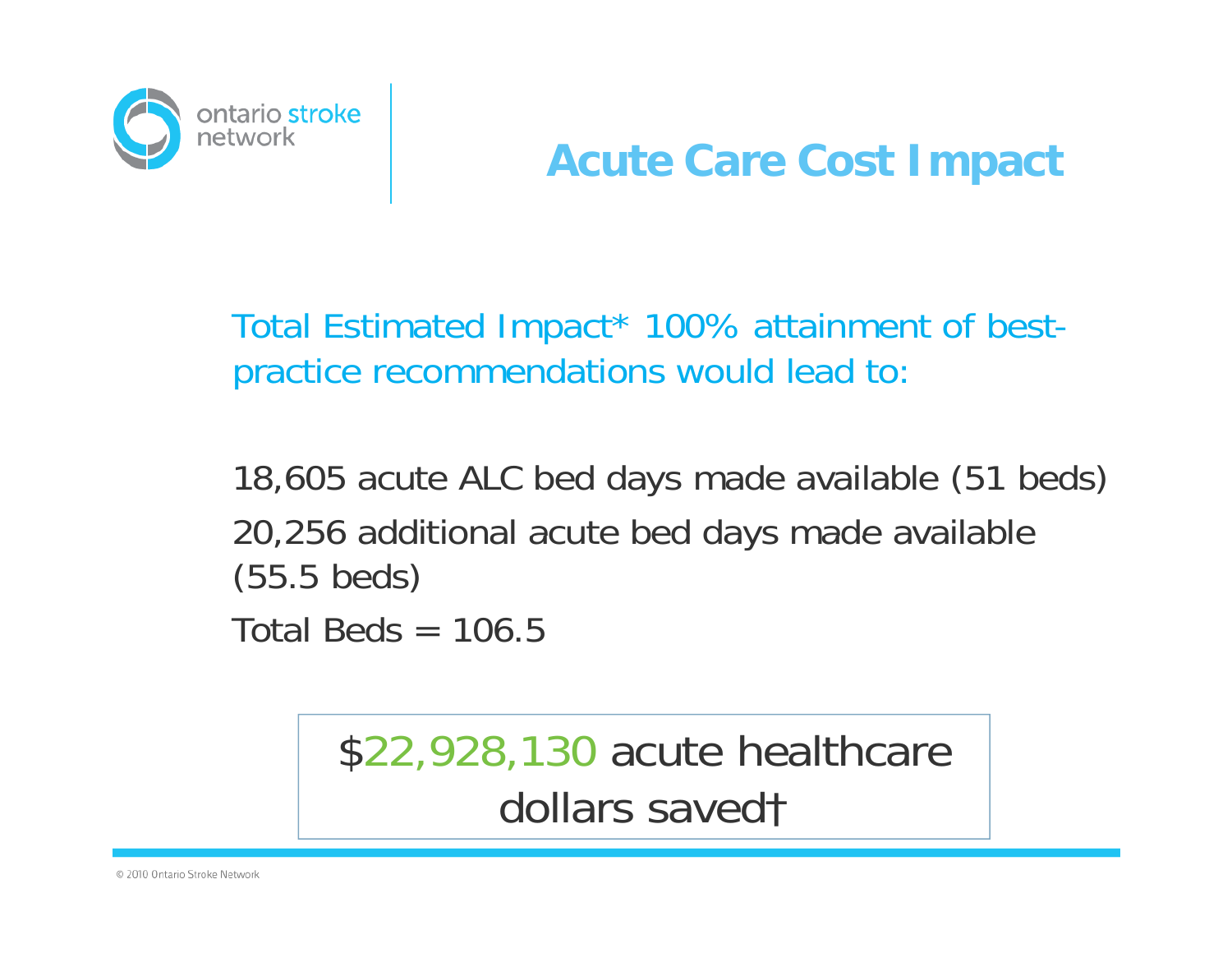

**Inpatient Rehabilitation Cost Impact -Greater Therapy Intensity** 

#### Recommendation:

- II. Provision of greater intensity therapy in inpatient rehabilitation
	- I. 3 hours of therapy per day
	- II. 7-day a week therapy

#### Assumptions:

- A staff:bed ratio of 1:6 for PT and OT will be needed to achieve 3 hours of therapy/day\*
- A ratio of 1:12 for SLP is sufficient given that not all patients require SLP servicest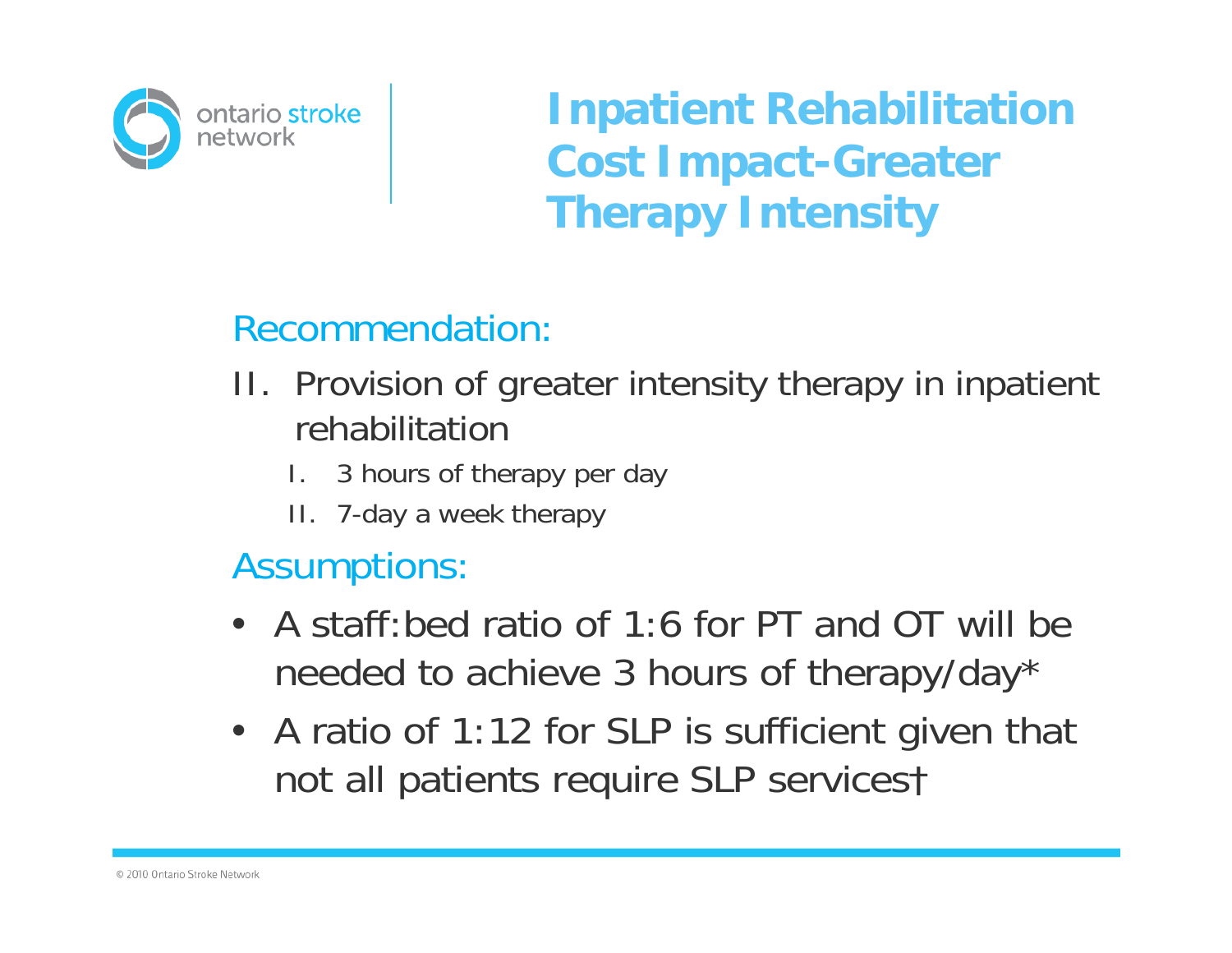

**Inpatient Rehabilitation Cost Im pact-Greater Therapy Intensity**

3-hours of therapy/day - calculating therapist shortage:

- •• Results from a 2009 survey of Ontario inpatient rehabilitation units for PT,OT, and SLP staffing was assumed to represent current staffing levels\*
- Rehabilitation facilities were assumed to operate at 100% occupancy
- The current staff:bed ratio was then compared to the proposed staffing ratios noted previously (1:6 PT/OT, 1:12 SLP) to estimate current staff shortages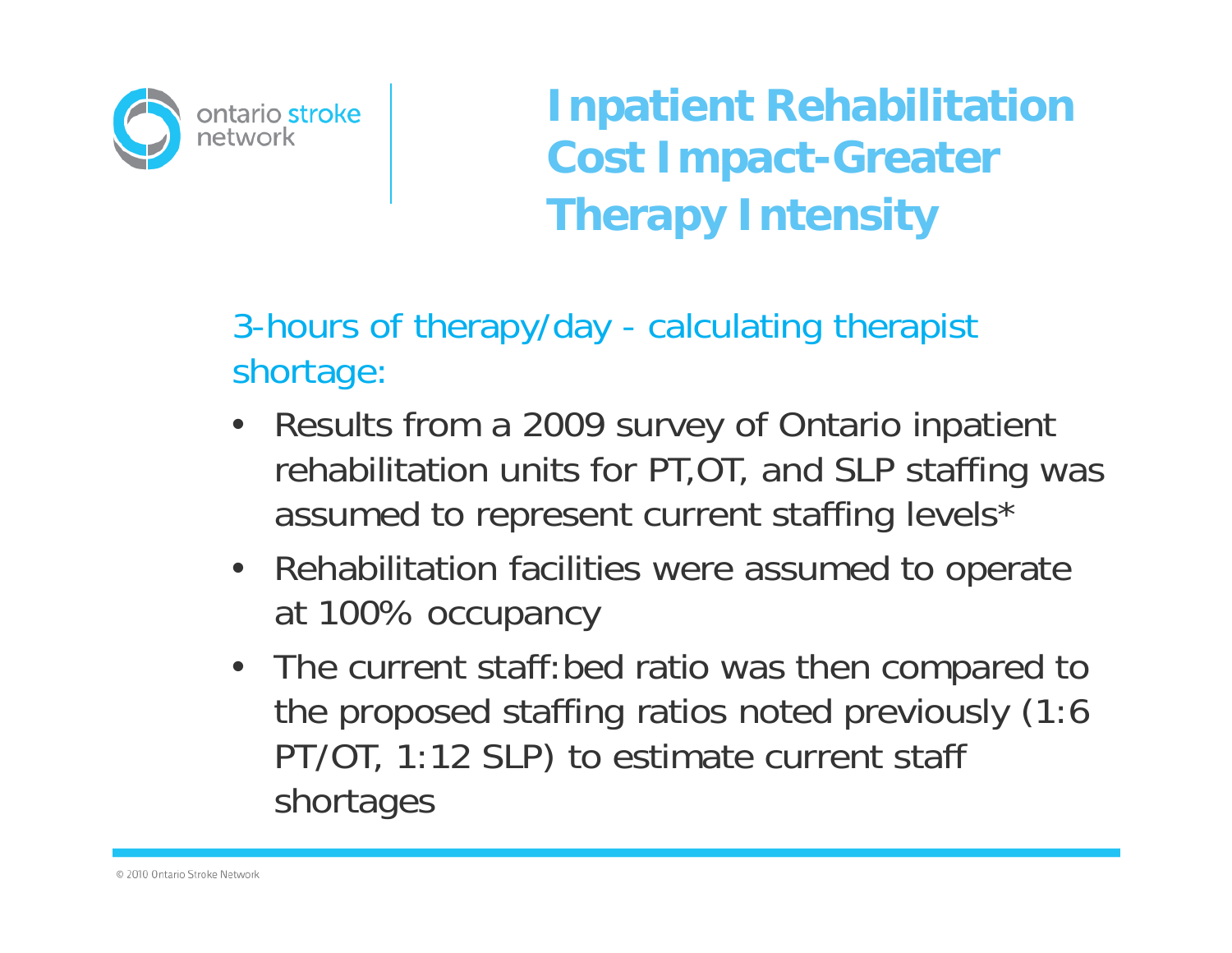

**Inpatient Rehabilitation Cost Impact -Greater Therapy Intensity** 

#### Estimating cost of addressing therapist shortage in Ontario:

- • The cost of filling the staffing gap was estimated assuming hiring of PTs, OTs, SLPs and assistants as necessary\*
- •• For general rehabilitation beds, 35% stroke occupancy was assumed (based on the reported stroke occupancy in units where data was available)
- $\bullet$ • If stroke dedicated and general beds both existed on a unit, general beds were assumed to have 0% stroke occupancy†
- • Cost estimates were based on mean therapist salaries + 25% benefits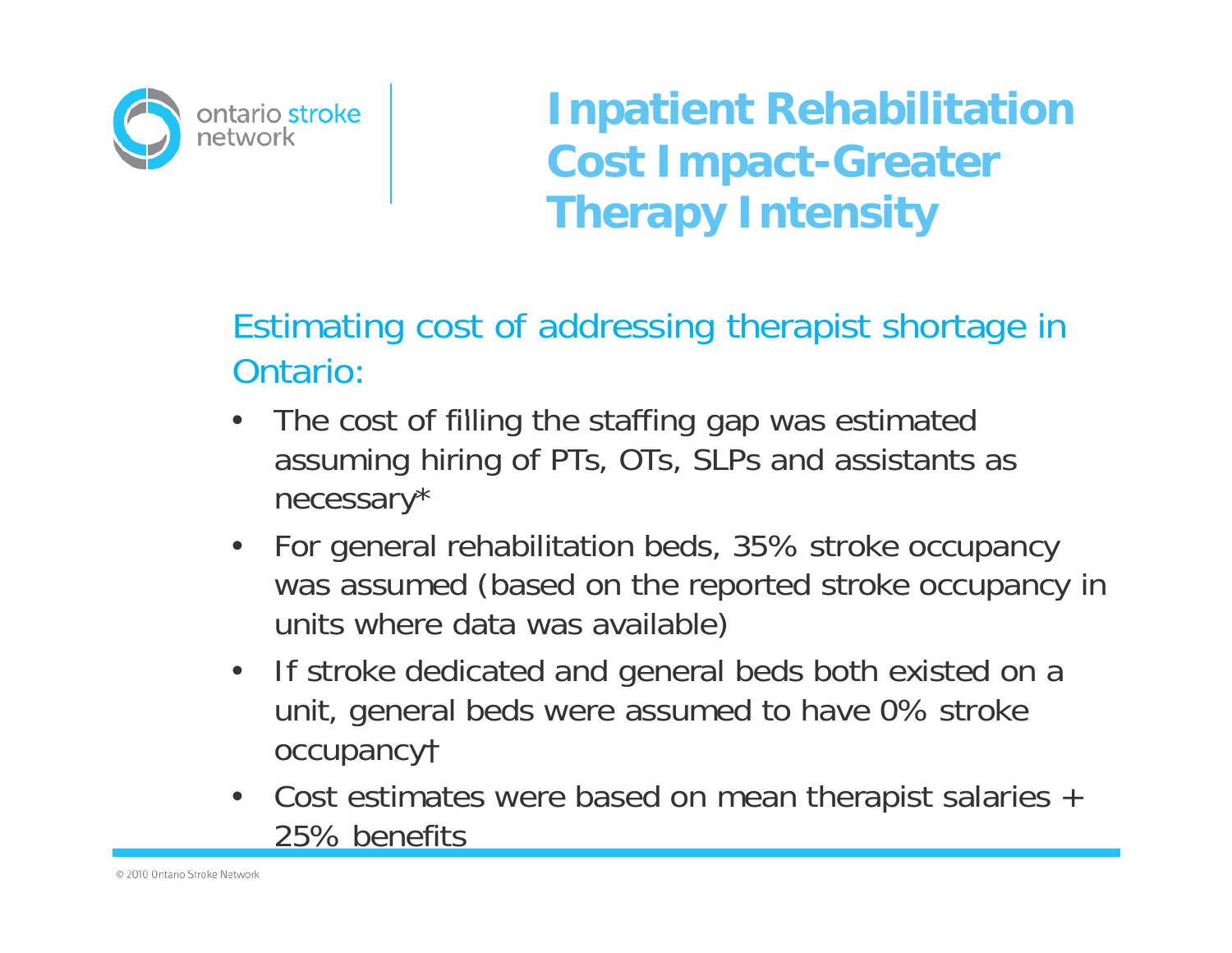

**Inpatient Rehabilitation Cost Im pact-Greater Therapy Intensity**

Estimated mean cost of 1 therapist FTE in Ontario (including 25% for benefits) $*$ :

PT – \$84,500

- OT \$84,500
- SLP \$90,200

**Assistants** 

- PTa \$52,080
- OTa \$52,080

CDA - \$53,688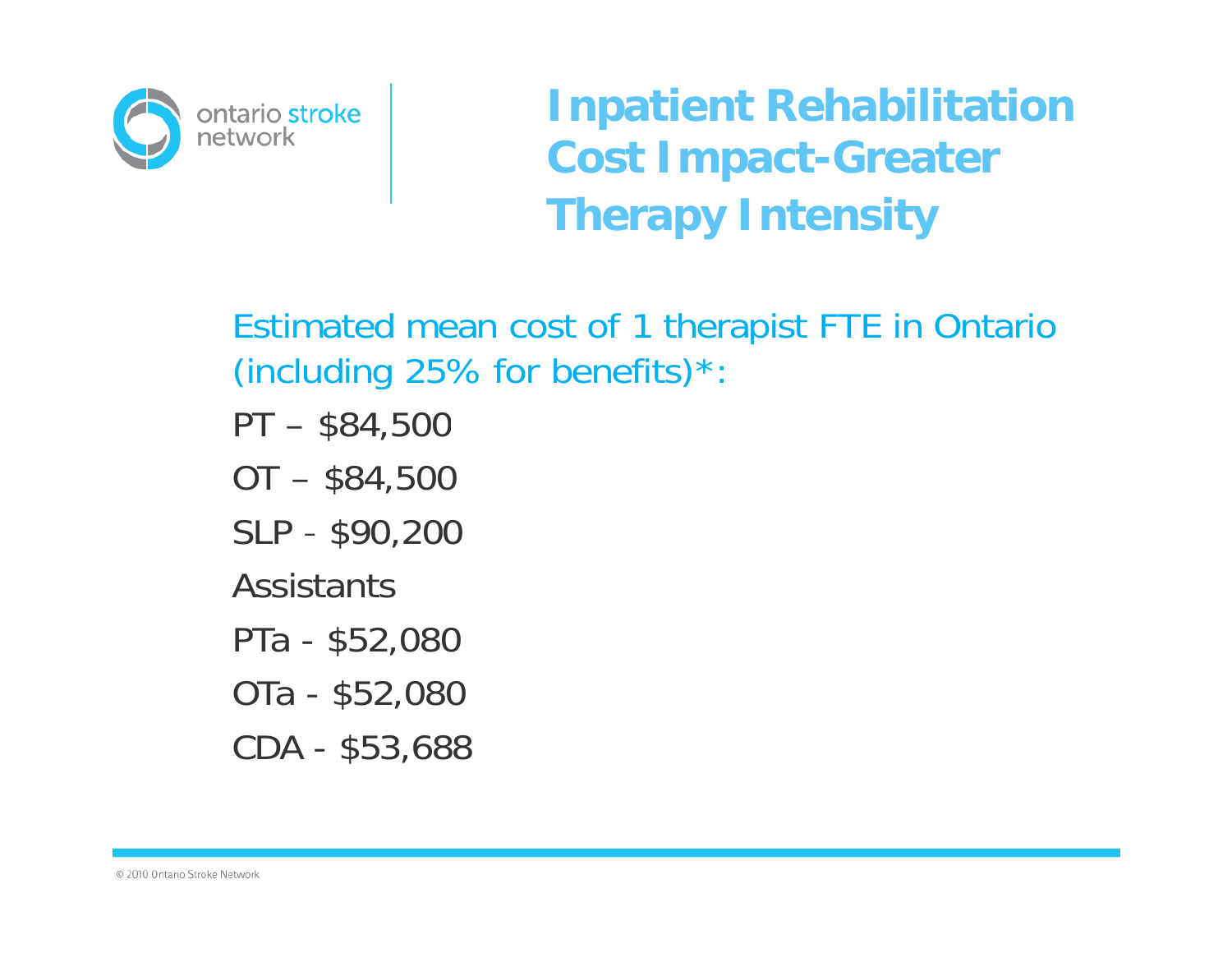

**Inpatient Rehabilitation Cost Impact -Greater Therapy Intensity** 

Therapist Calculation Results:

Current therapist staffing levels in Ontario rehabilitation units who care for stroke patients\*:

#### • **PTs – 126.1, OTs – 110.9, SLPs – 42.7**

Estimated staffing shortage (for 3 hours of therapy/day for stroke patients):

• **PTs – 35.2, OTs – 41.5, SLPs – 36.1**

Annual cost of additional staff:

• **\$8,557,831**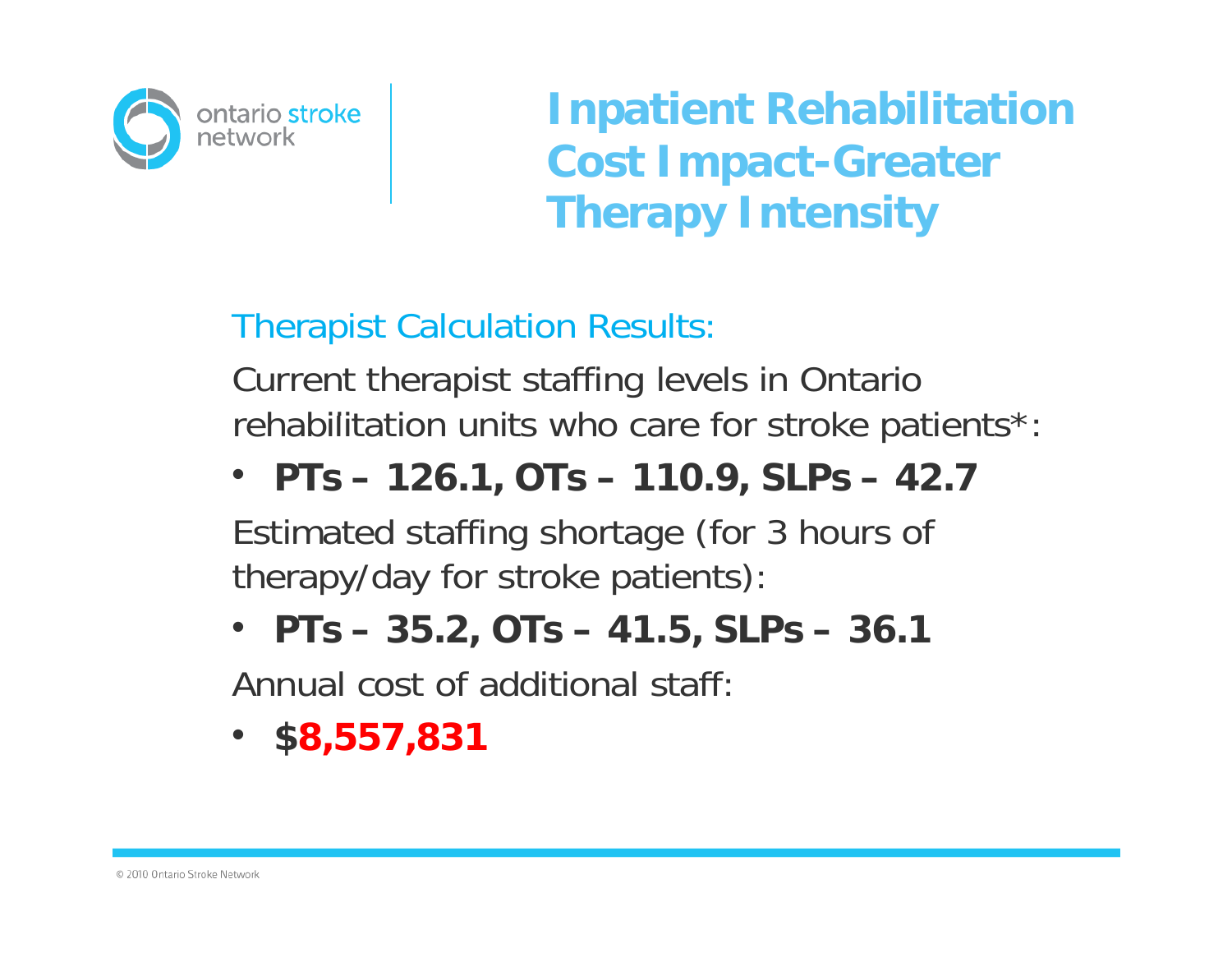

**Inpatient Rehabilitation Cost Im pact-Greater Therapy Intensity**

#### Weekend Therapy Staff Calculation:

- • Assume full staff complement required on weekends (PT, OT, SLP, assistants)\*
- $\bullet$  Calculate full best-practice weekday staffing complement (PT,OT,SLP) for stroke patients assuming 35% stroke occupancy in general rehabilitation beds
- • Multiply best-practice weekday staffing compliment by 28.5% (2/7) to estimate staffing needed on weekends
- • Multiply weekend staffing estimate by mean annual salary (+ \$1.55/hour premium for weekend and 25% benefits)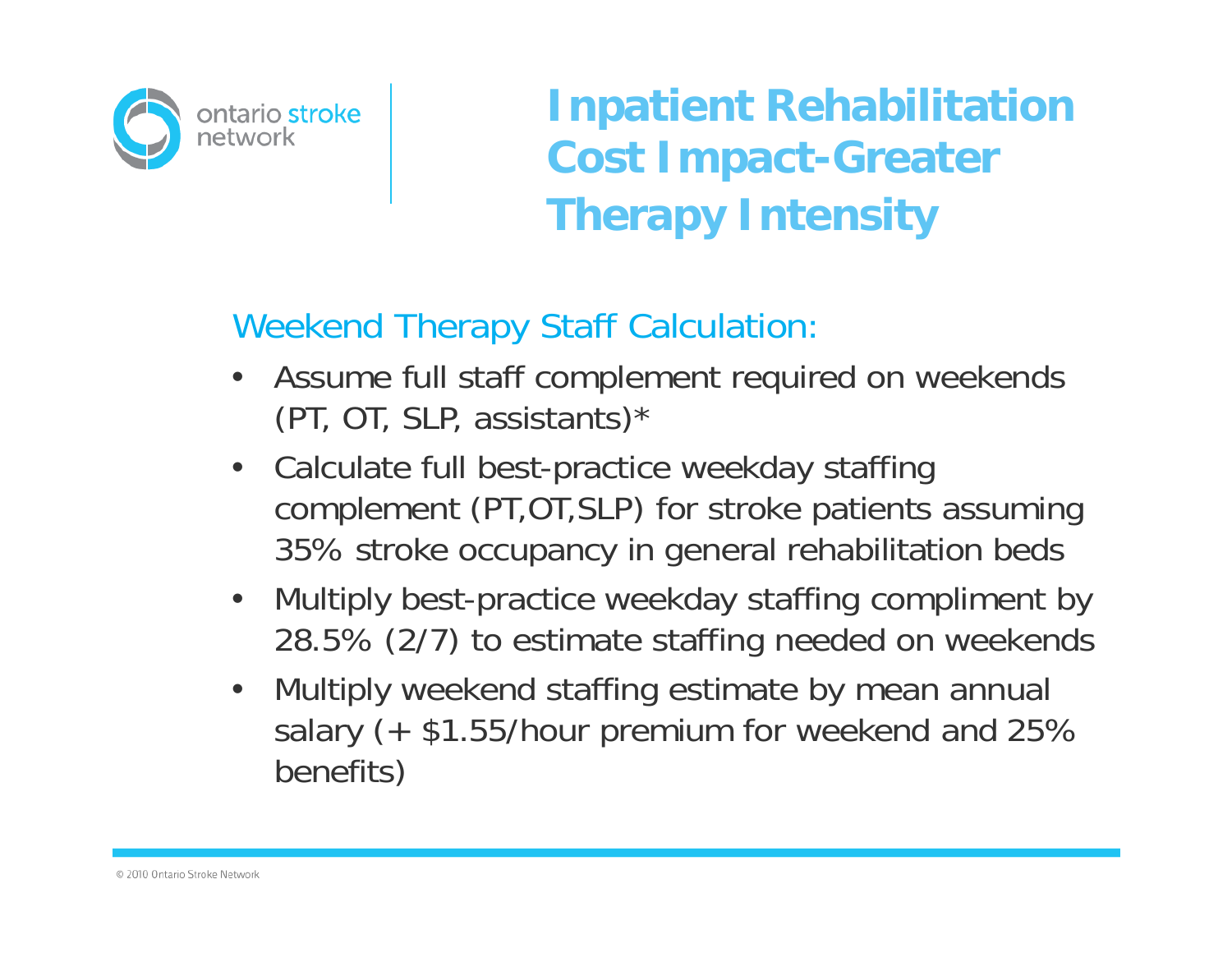

**Inpatient Rehabilitation Cost Impact -Greater Therapy Intensity** 

Weekend Therapist Calculation Results:

Current estimate of full weekday complement for stroke patients (current staffing levels plus additional staffing estimates to achieve best-practice ratios):

• PTs – 104.7\*, OTs – 103.5\*, SLPs – 64.0

Staff shortage:

• **PTs – 29.9\*, OTs – 29.6\*, SLPs – 18.3**

Annual cost of additional staff:

•**\$6,041,390**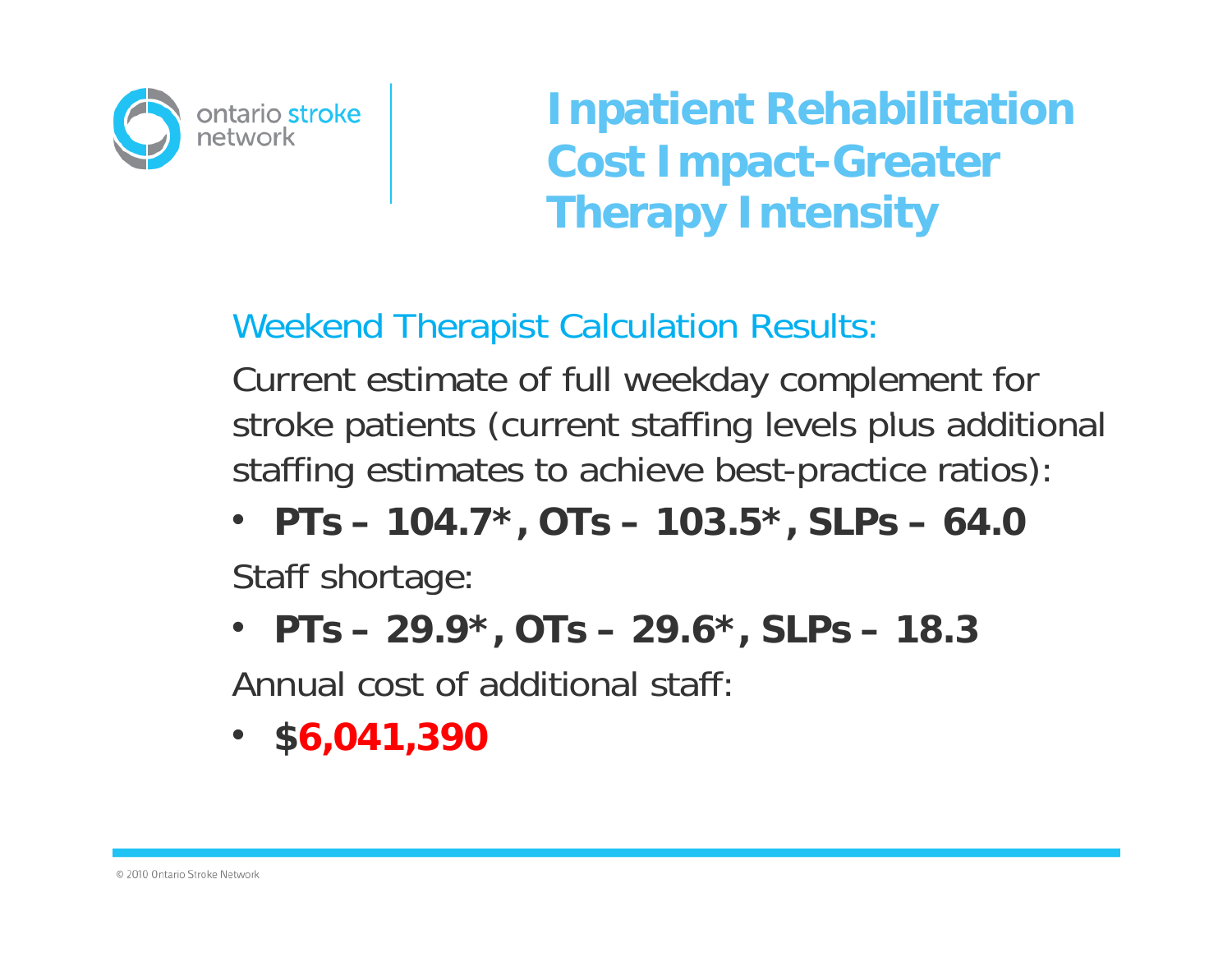

**Inpatient Rehabilitation Cost Im pact-Greater Therapy Intensity**

#### Best-Practice Staffing Summary:

Making 3-hours of therapy a day, 7 days a week available to every stroke patient admitted to inpatient rehabilitation in Ontario will require an estimated annual reallocation of funds. Reflects an overestimation as therapy assistants were not included in additional staff calculations.

## \$14,599,221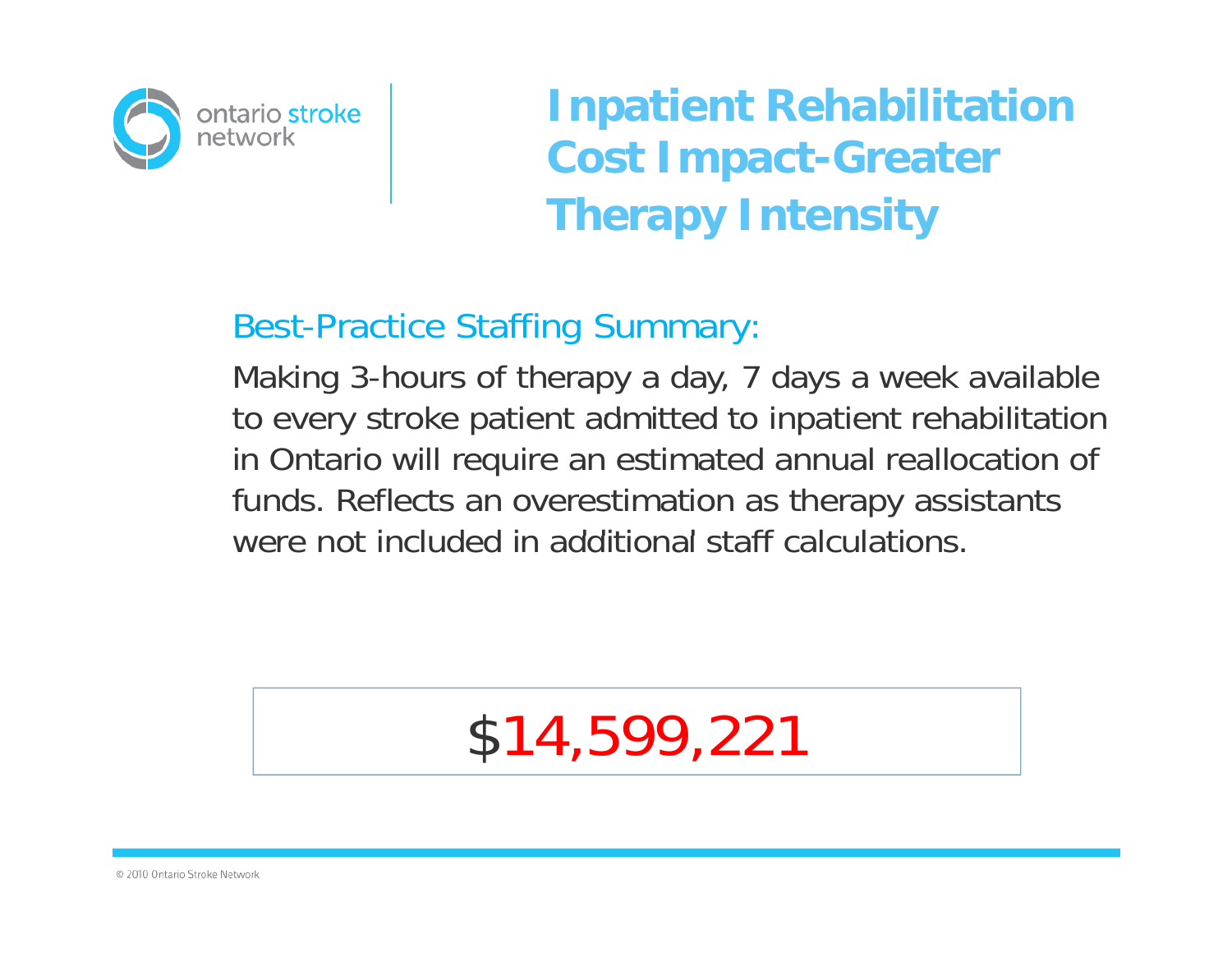

The following section further explores the combined impact of earlier access to inpatient rehabilitation and intensification of inpatient rehabilitation

#### **Assumptions\***:

 $\bullet$  Admitting patients to inpatient rehabilitation earlier will result in greater acuity during rehabilitation and may require longer rehab LOS than currently seen

#### **However**:

- • Greater therapy intensity will improve the rate of functional recovery
- $\bullet$  Weekend therapy will further improve the rate of functional recovery
- • Improved access to outpatient and community rehabilitation will facilitate earlier transitions to the community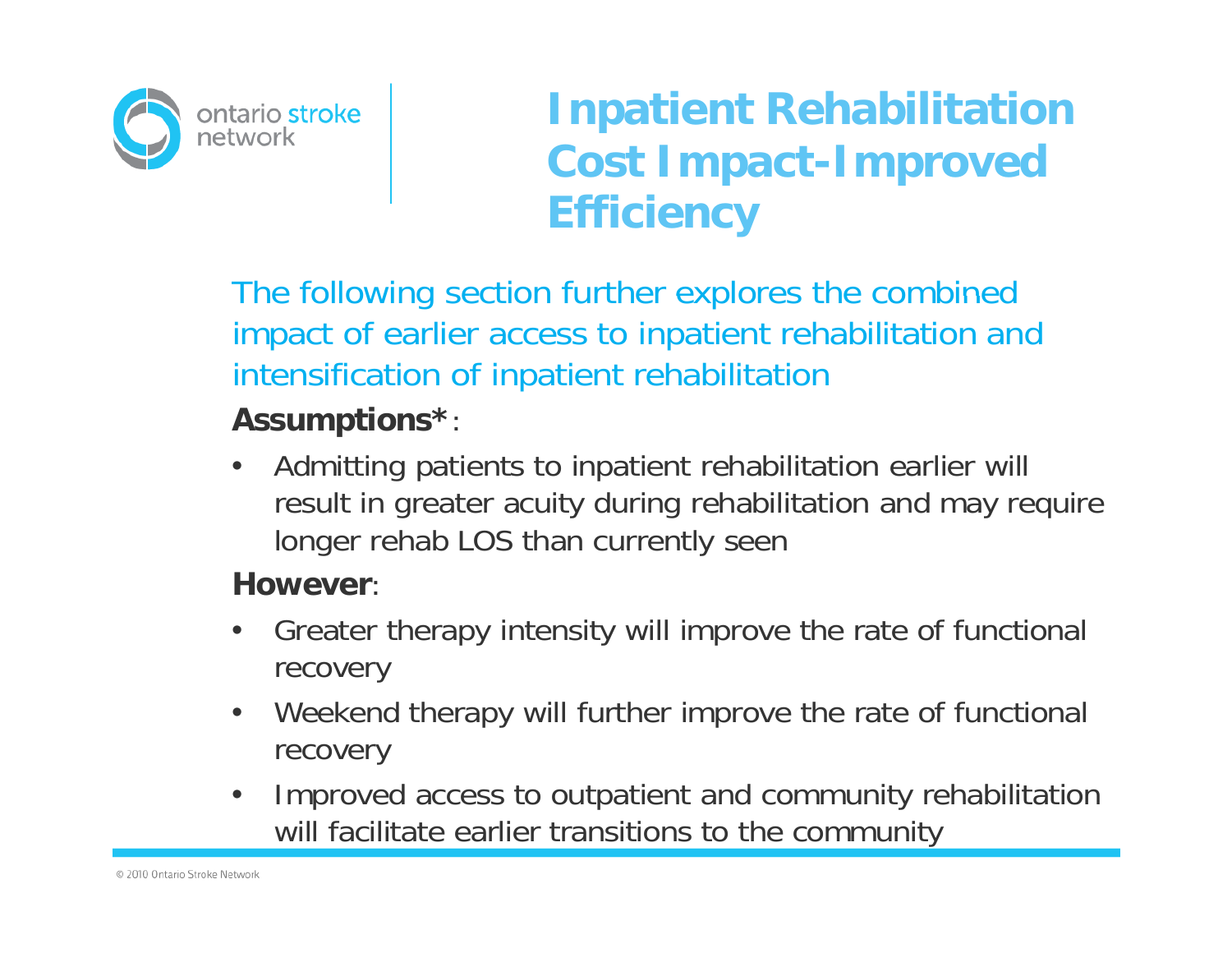

• Inpatient rehabilitation estimates were calculated separately by Rehabilitation Patient Group (RPG)\*



Motor = motor FIM score (‐tub/shower transfer), Cognitive = cognitive FIM score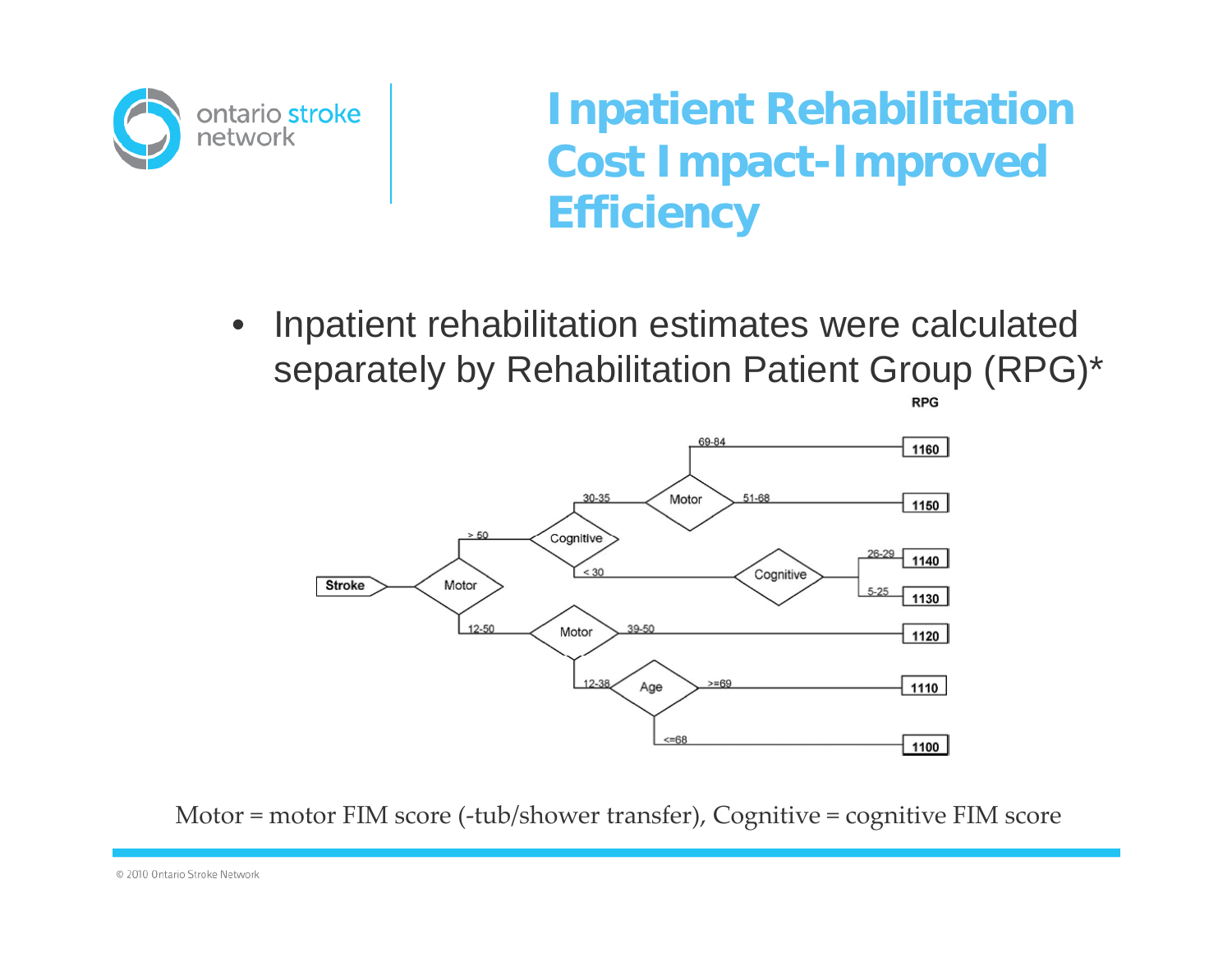

#### Estimating the impact of improved efficiency:

**Greater Acuity**: patients will be assumed to arrive at rehabilitation in the next most severe RPG (eg. pts currently arriving in group 1130 will arrive in group 1120) and will require the LOS of this more severe group in rehabilitation (LOS estimates for group 1100 will remain the same as this is the most severe group)

**Greater intensity/weekend therapy**: it will be assumed that the combination of 3-hr/day therapy 7-days a week will reduce overall rehabilitation LOS by 1 day for every week in rehabilitation (ie. a 14% reduction in overall  $LOS)^*$ 

**Outpatient/community rehab:** it will be assumed that no patient will stay in inpatient rehabilitation with a FIM score greater than 100 and patients in RPG 1160 would receive their rehabilitation in the community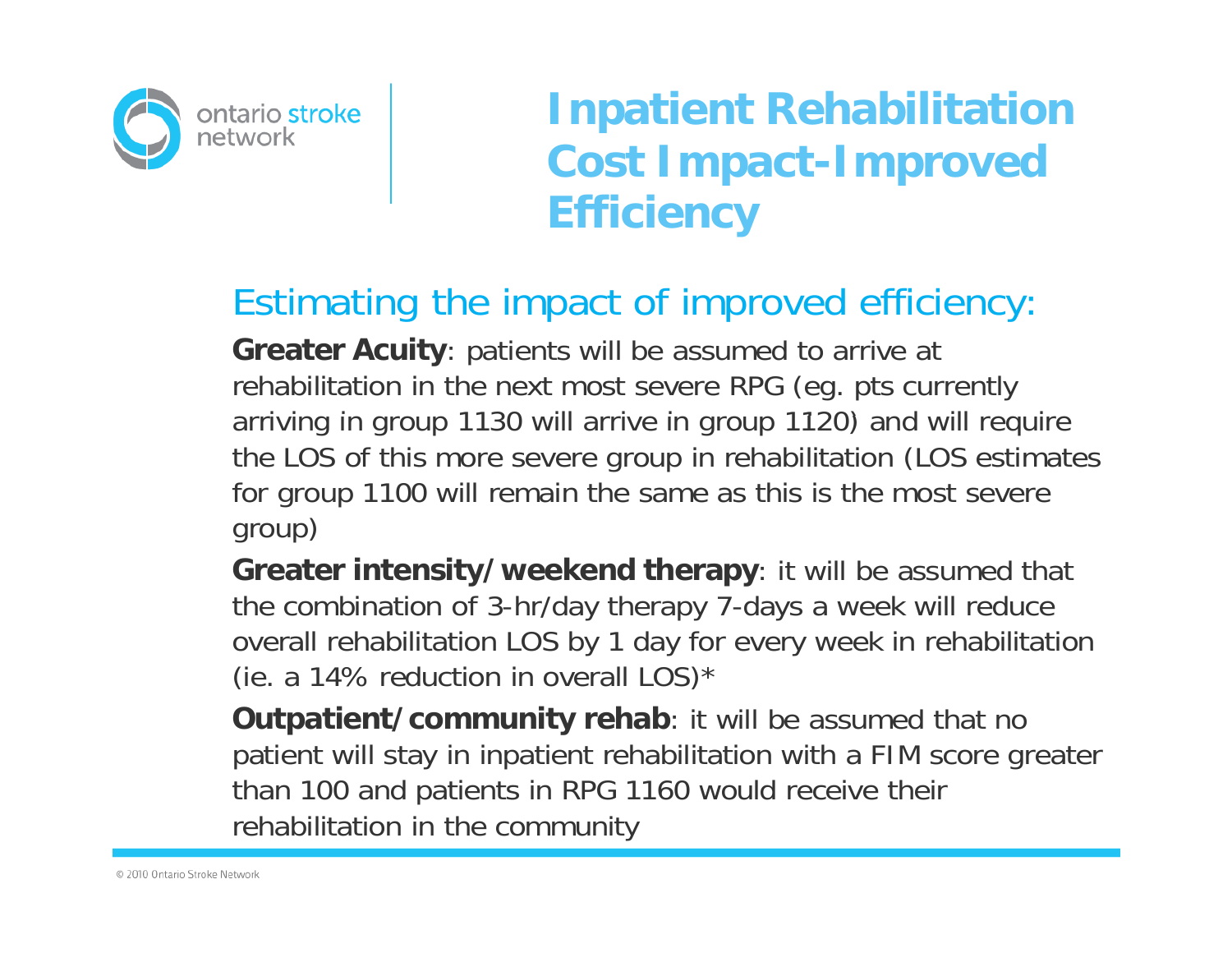

Cost calculations:

Estimates of potential cost savings are calculated on a *per diem* basis compared to current LOS. Estimated savings are calculated using the 2008 rehabilitation *per diem* adjusted to 2011 values resulting in a daily cost estimate of \$603/day\*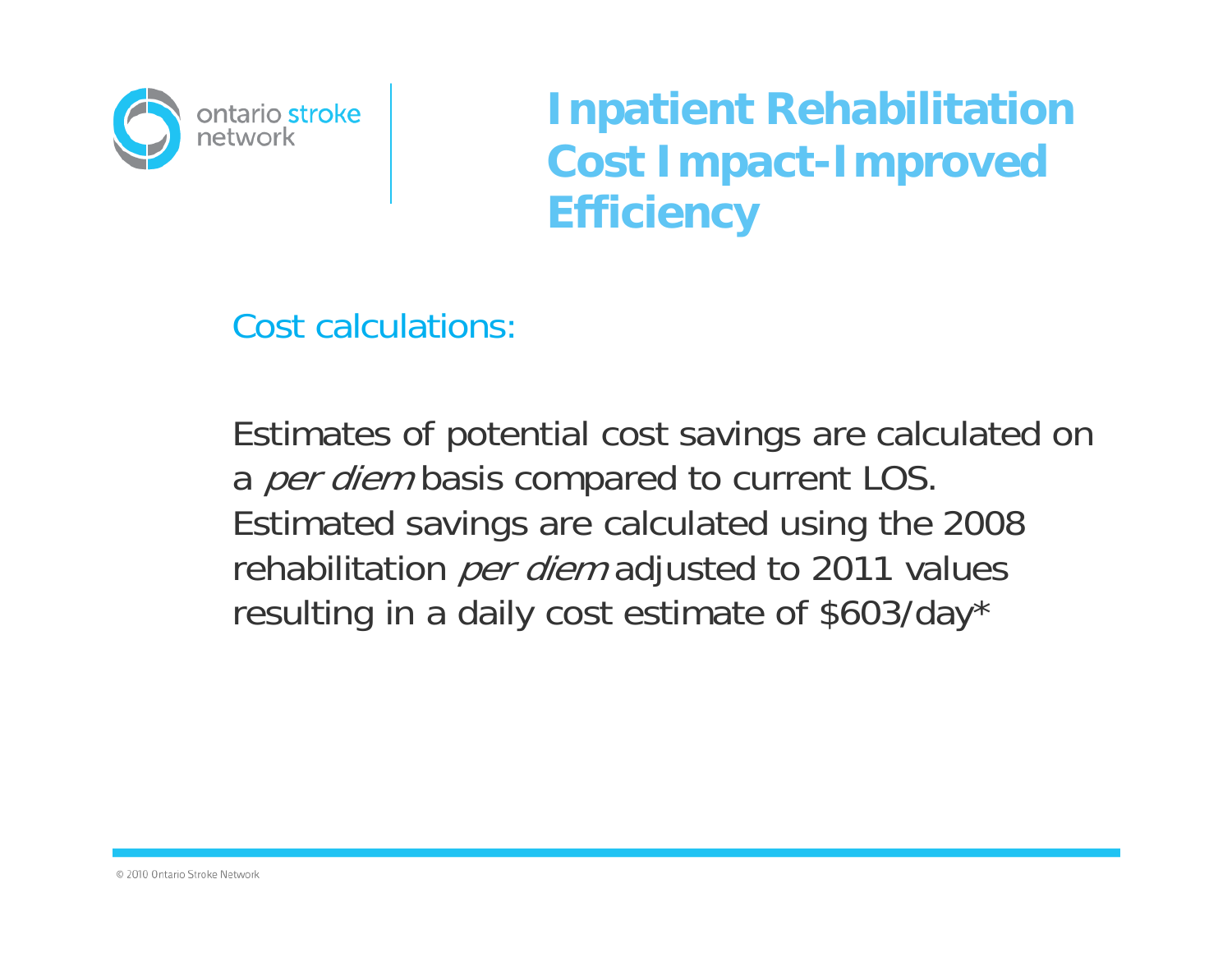

#### LOS reductions with assumed impact of 3hr/day, 7 day a week therapy:

Illustration of proposed rehabilitation LOS calculation for RPG 1130

Current



© 2010 Ontario Stroke Network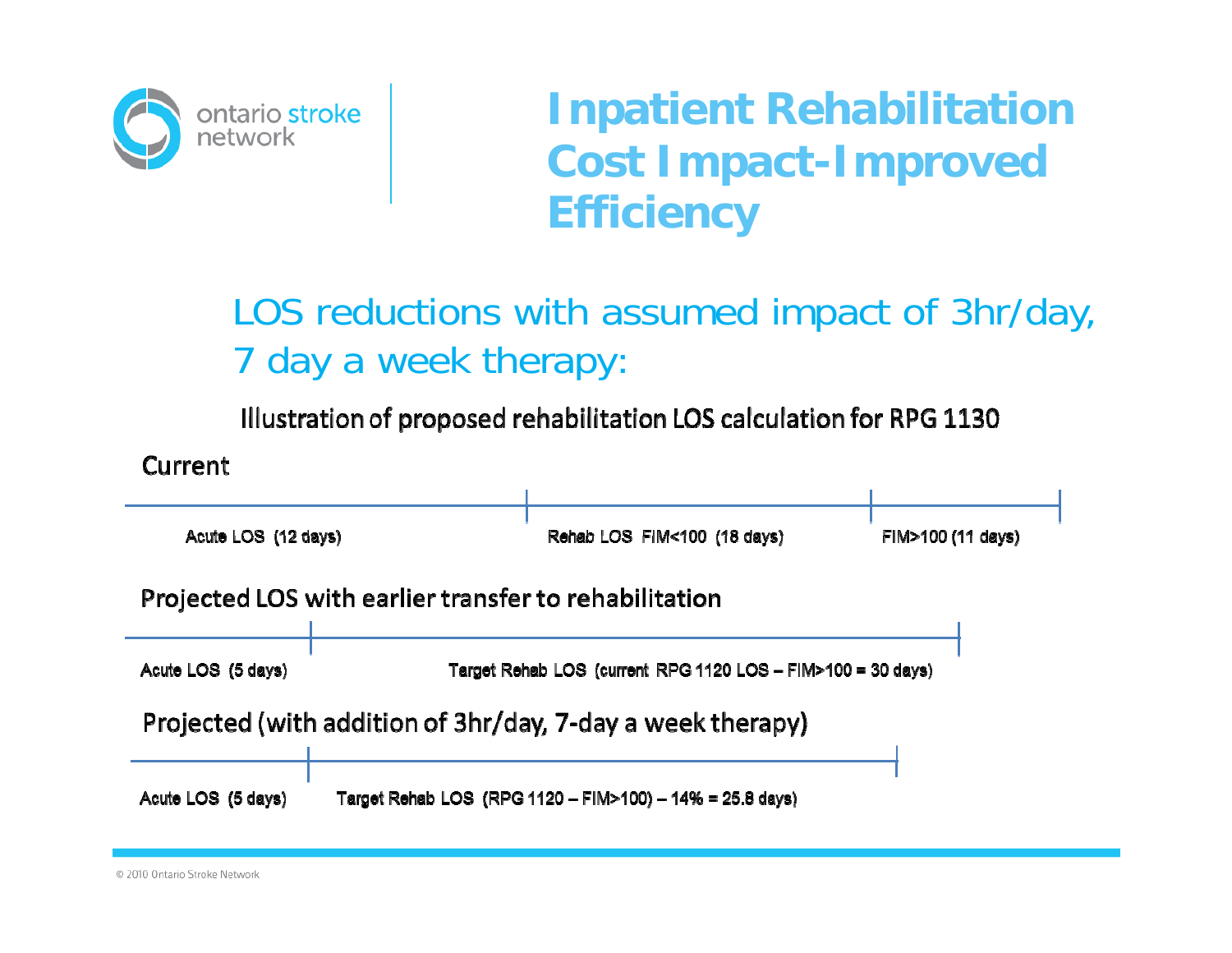

## **Inpatient Rehabilitation Cost Impact**

| <b>RPG</b> |         | N   | <b>Current</b><br><b>LOS</b> | <b>Revised</b><br><b>LOS</b><br><b>Target</b> | $\triangle$ Rehab<br><b>Bed</b><br><b>Days</b> |
|------------|---------|-----|------------------------------|-----------------------------------------------|------------------------------------------------|
| Mild       | 1160    | 246 | 15.1                         | $\bigcup$                                     | $-3715$                                        |
|            | 1150    | 416 | 21.3                         | 8.2                                           | $-5450$                                        |
| Moderate   | 1140    | 341 | 24.1                         | 17.2                                          | $-2353$                                        |
|            | 1130    | 541 | 29.2                         | 25.8                                          | $-1839$                                        |
|            | 1120    | 743 | 35.1                         | 34.5                                          | $-446$                                         |
| Severe     | $1110*$ | 687 | 42.6                         | 42.6                                          | $\rm{O}$                                       |
|            | 1100*   | 341 | 53.1                         | 53.1                                          | $\bigcap$                                      |

- Table presents 2010 values for number of patients admitted to inpatient rehab, current LOS, revised LOS and the estimated impact on inpatient rehabilitation bed days relative to current values (N x current LOS) - (N x revised LOS).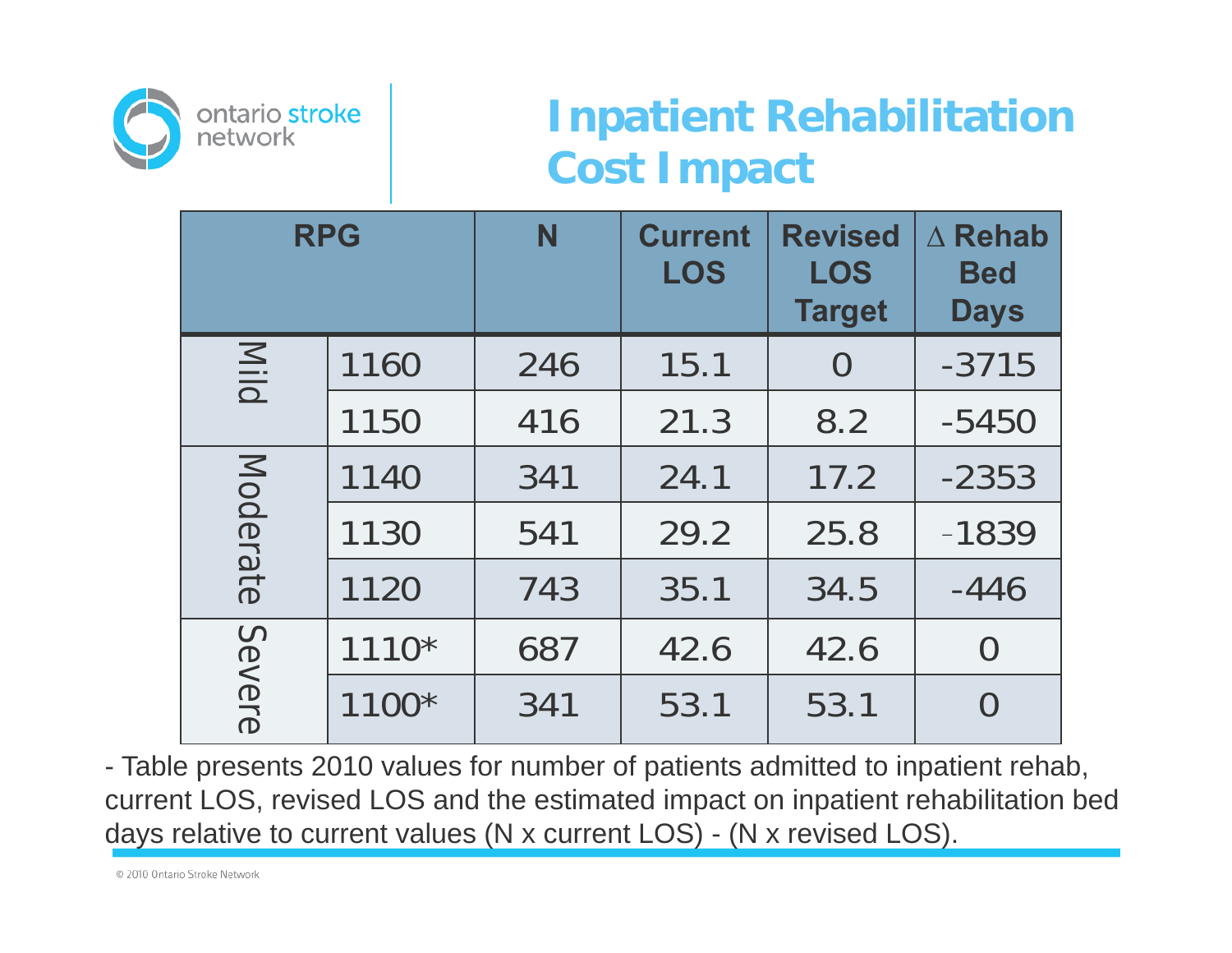

Using revised LOS targets for each RPG, with no patient remaining in rehabilitation with a FIM>100, and assuming <sup>a</sup> 14% reduction in LOS via 3hr/day therapy, 7-days a week, the estimated impact is:

• 13,803 rehabilitation bed days made available (37.8 beds)

Using RPG targets \$8,323,209 healthcare dollars made available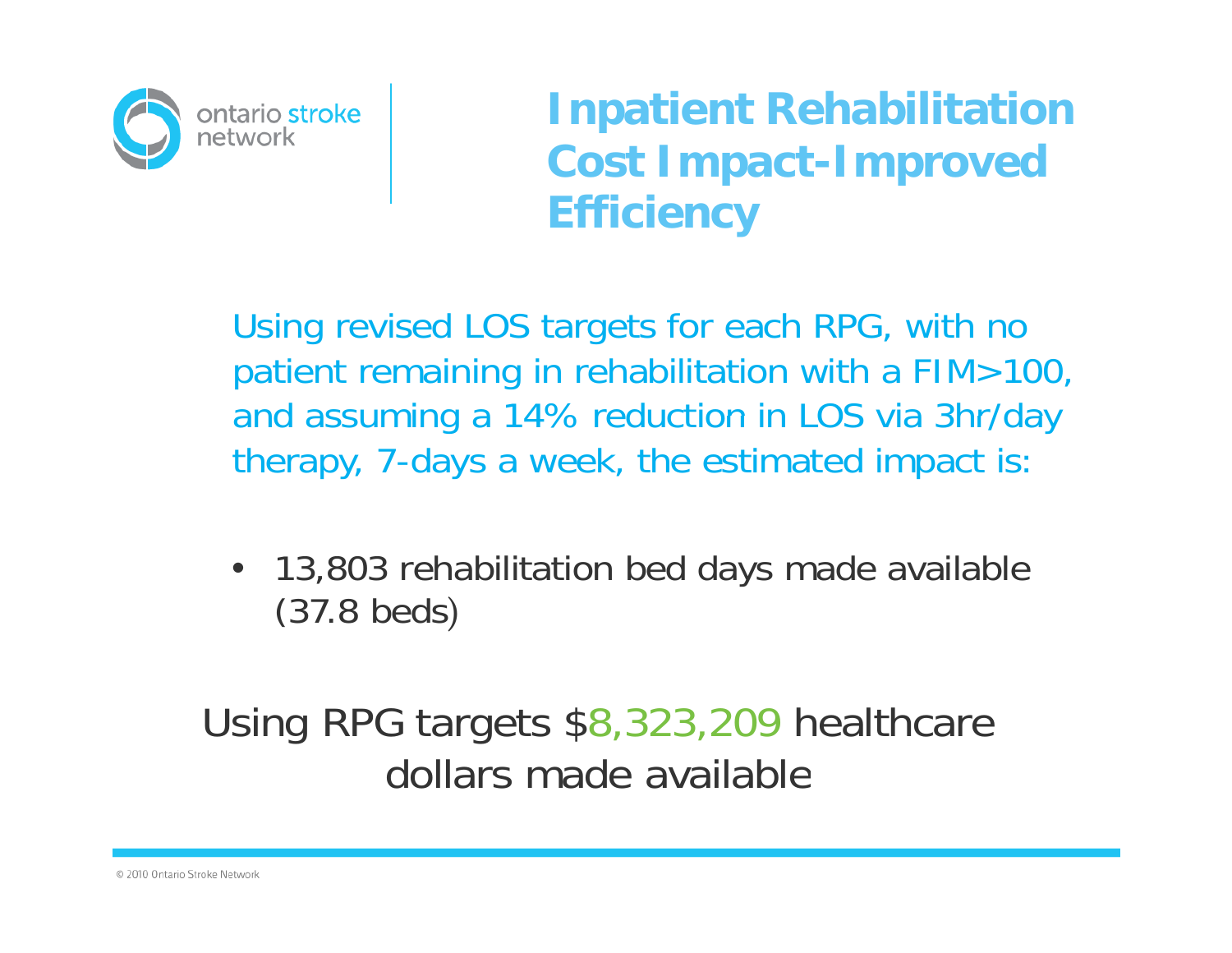

Total Impact on Inpatient Rehabilitation Sector:

- 13,803 bed days made available (37.8 beds)  $=$  \$8,323,209 made available through greater efficiency
- $\triangleright$  \$14,599,221\* in staffing required

Net cost of greater therapy intensity to efficiency gains = additional annual investment of \$6,276,012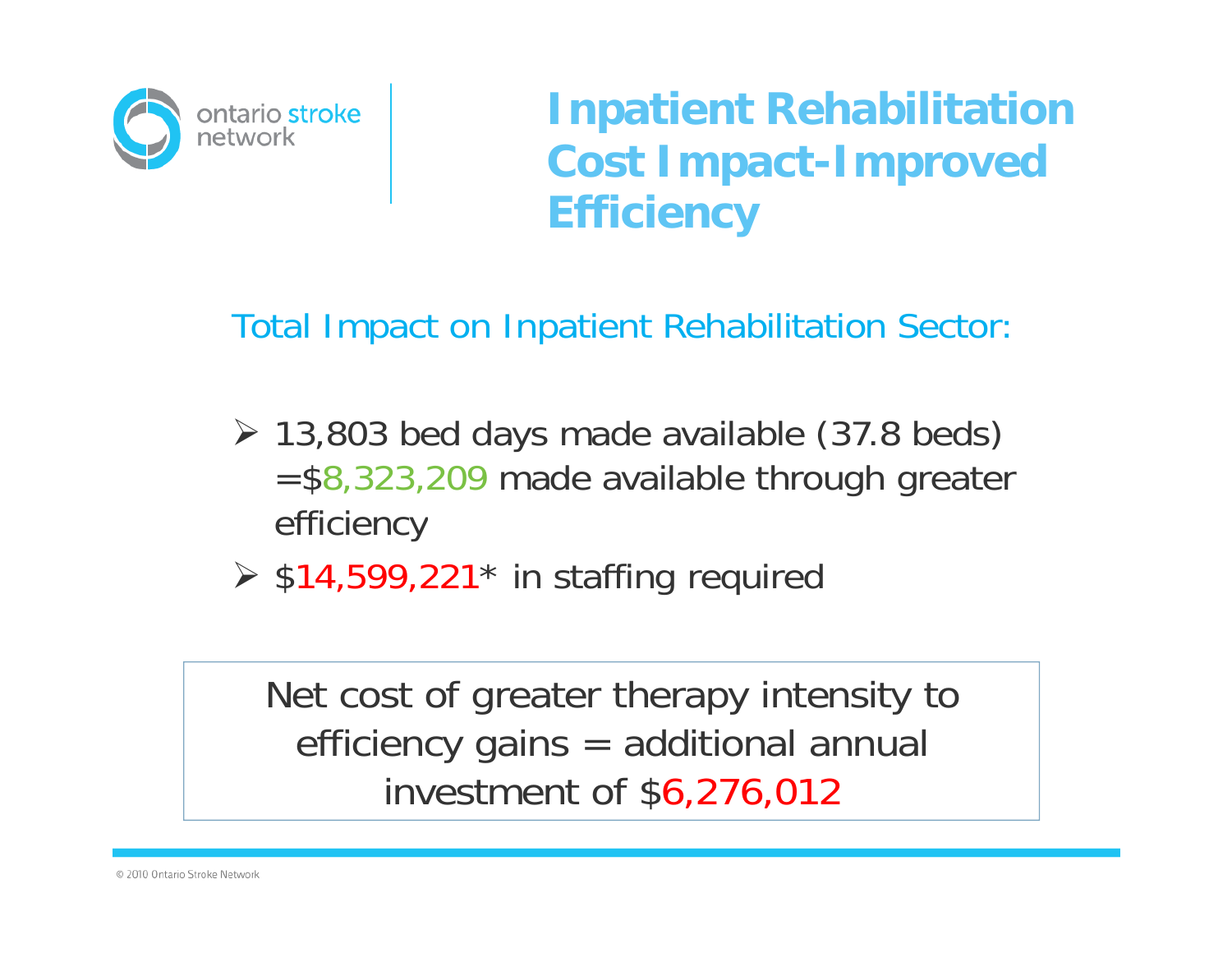

**Inpatient Rehabilitation Cost Impact - Considerations**

• This report focuses on the RCCCEP recommendations for rehabilitation therapy intensity and therefore does not address the need for additional Nursing, Social Work, Psychology, Physicians, Pharmacy or Housekeeping staff that may be necessary for 7-day/week admission and service and costs for replacement of therapy staff when sick or on holida y s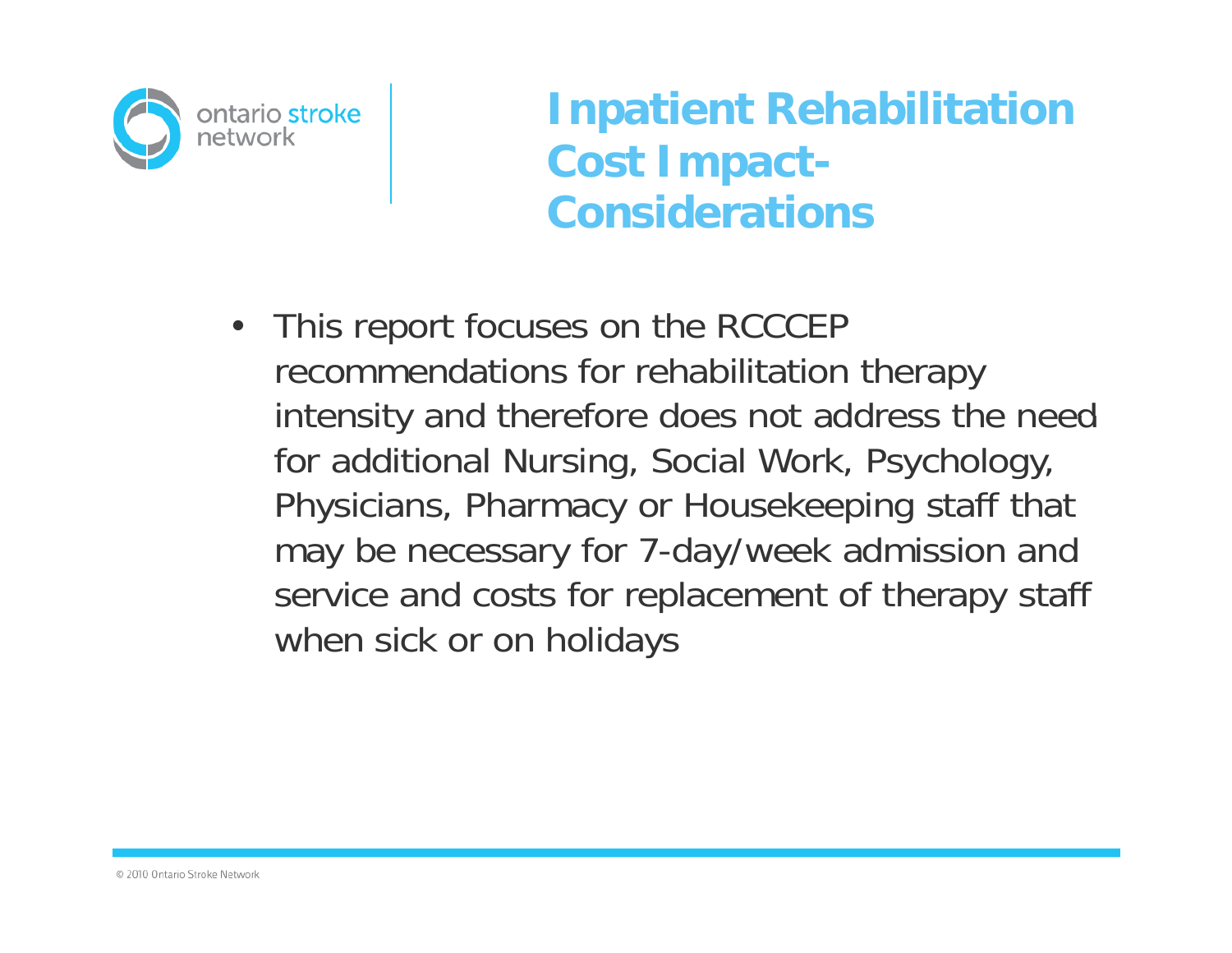

**Inpatient Rehabilitation Cost Impact - Considerations**

- Only patients discharged home were included in estimates of reduced rehabilitation LOS. Exploration of the impact of reduced LOS among patients discharged to LTC will be included in **the final report**
- Uncertainty remains about the assumed SLP:bed ratio of 1:12. Further research will be necessary\*.
- Using the methodology applied here, adjusted LOS expectancy among patients in RPG 1100 was left the same since no more severe RPG group exists.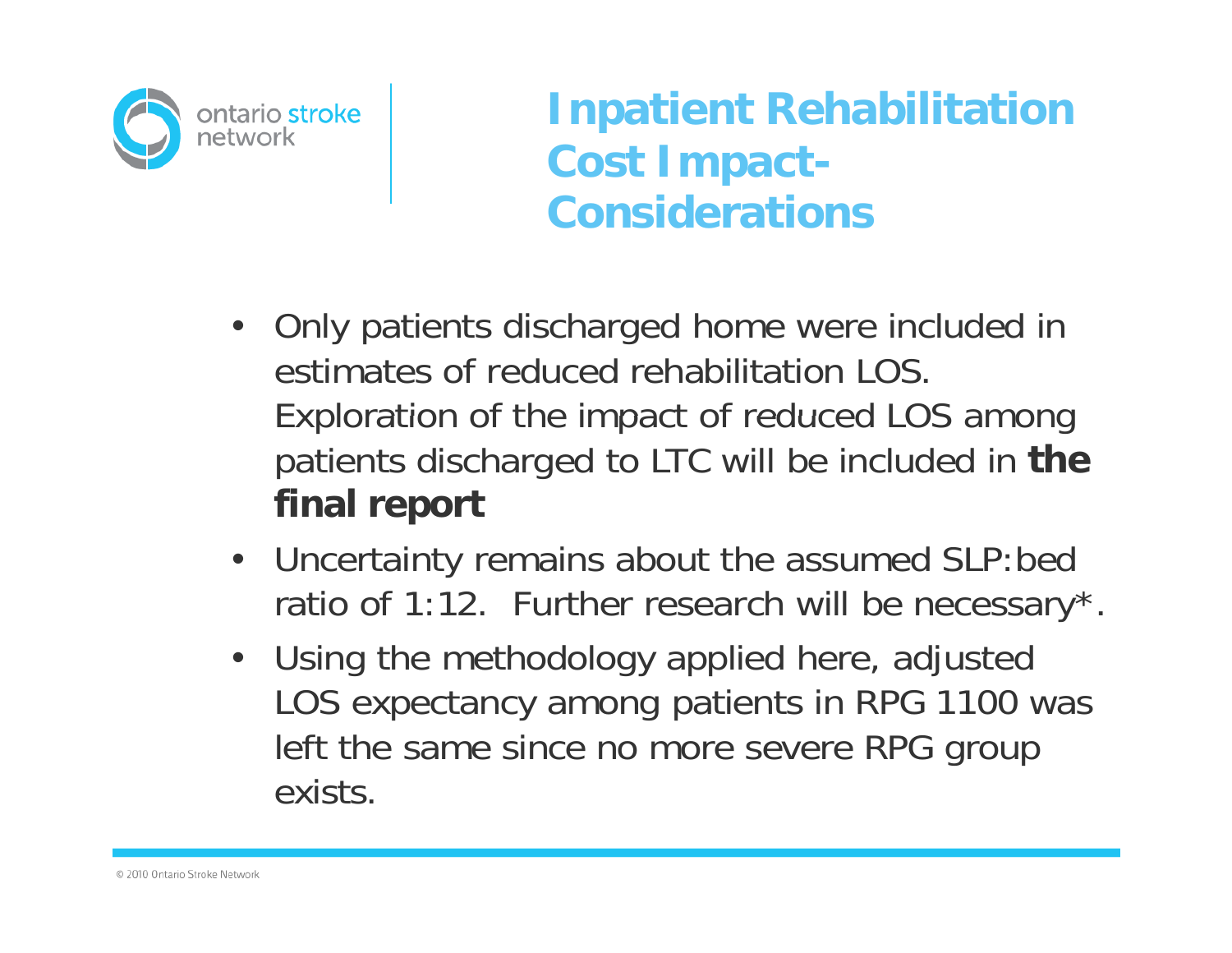

#### **Inpatient Rehabilitation Cost Impact - Considerations**

• Ontario research suggests that many facilities across the province currently use complex continuing care (CCC) beds to provide rehabilitation to patients after stroke. This report does not address the care of these patients primarily because patient information is sparsely available. Future work will be conducted on this group to seek useful data sources and incorporate this information into a more detailed best-practice model. However, similar potential for impact on ER/ALC and rehabilitation LOS reduction is expected in this group.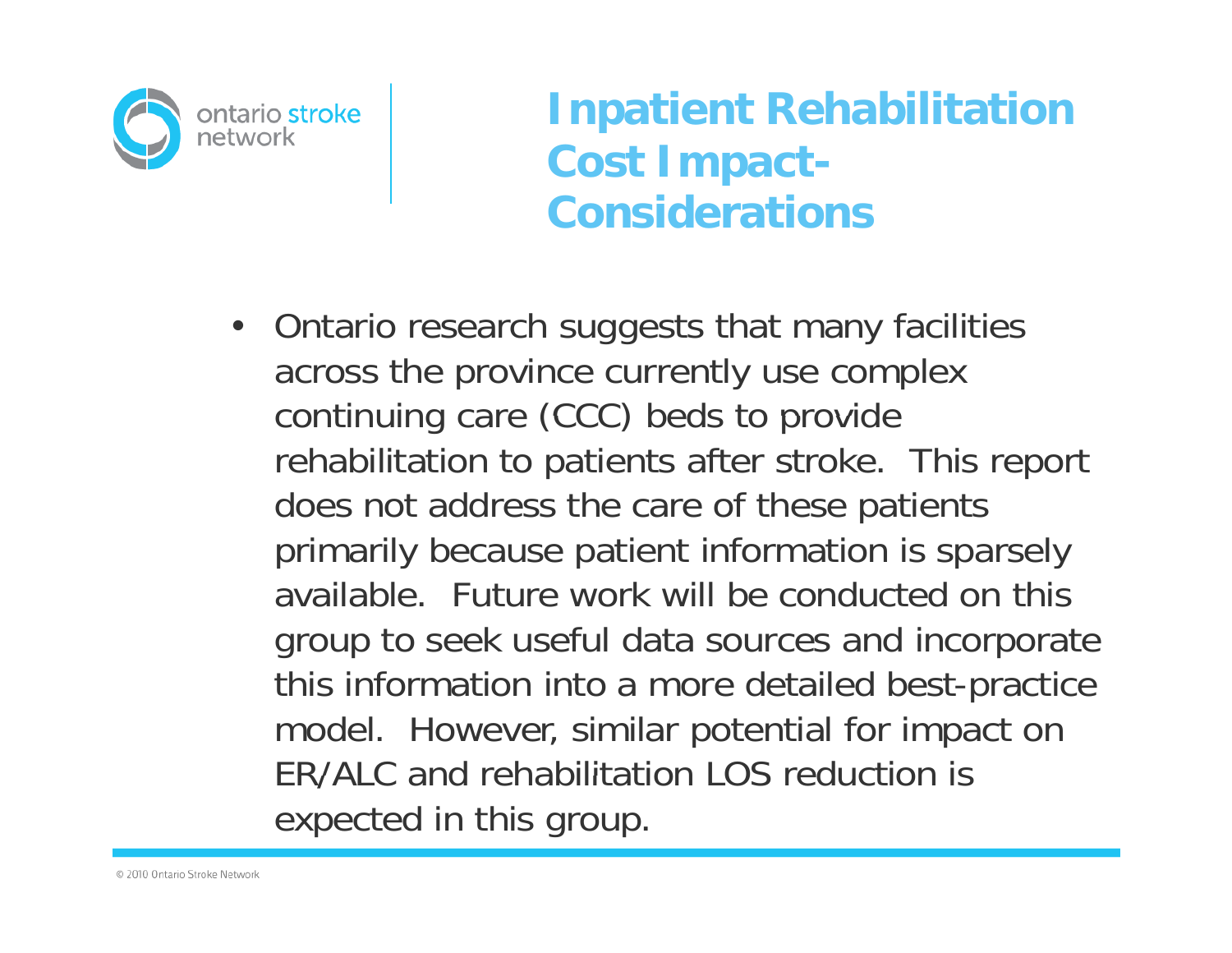

#### Recommendation:

- III. Timely access to outpatient/community-based rehabilitation for appropriate patients
	- I. Early Supported Discharge (ESD) with engagement of CCAC
	- II. Mechanisms to support and sustain funding for outpatient and/or community based rehabilitation
	- III. 2-3 outpatient or CCAC visits/ week for 8-12 weeks
	- IV. Ambulatory rehabilitation provided as necessary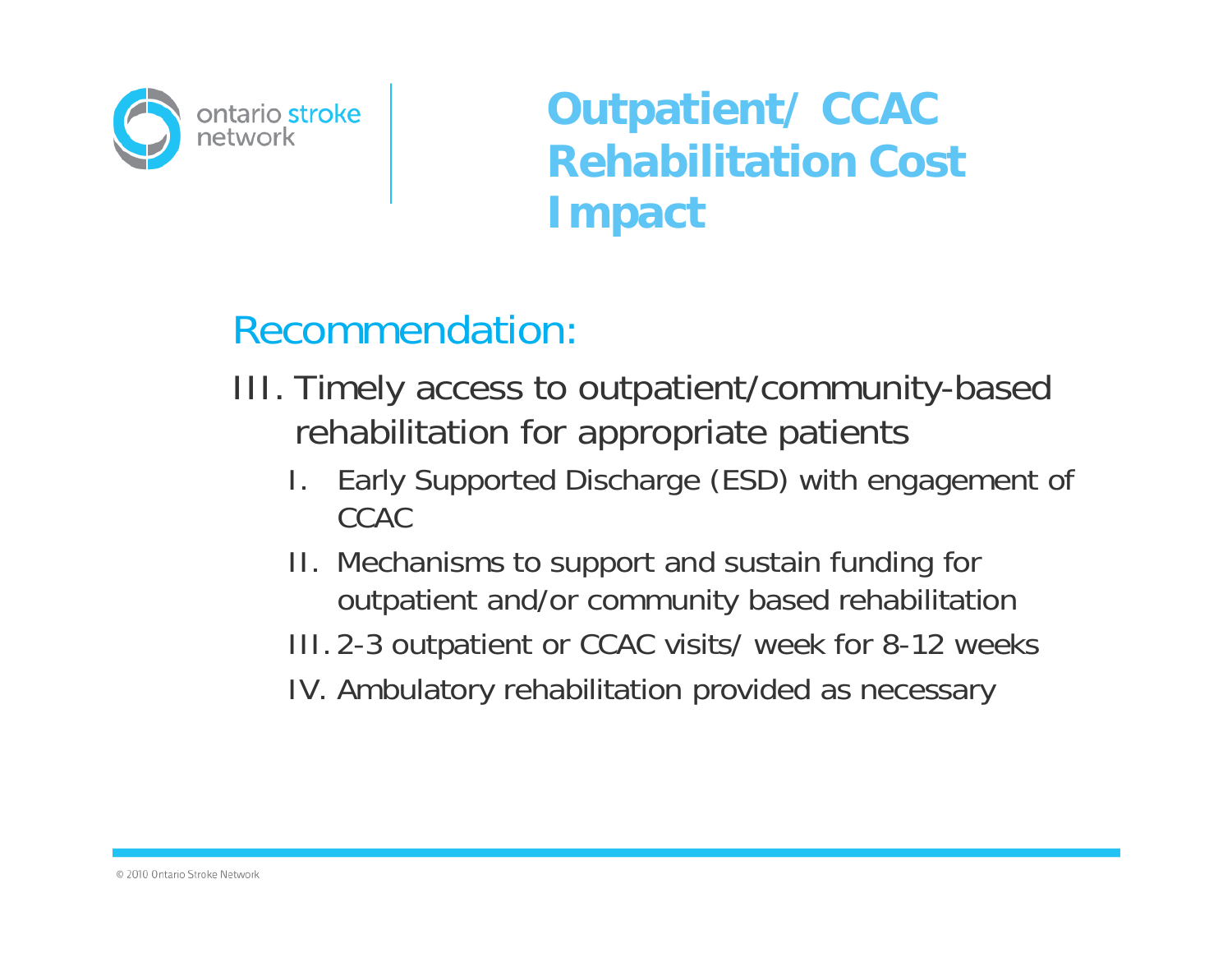

#### Assumptions:

- • Based on the best available Canadian data, it will be assumed the 13% of patients discharged home from an acute hospital require OP/CCAC rehabilitation\*
- $\bullet$  100% of patients discharged home from inpatient rehabilitation will be assumed to require OP/CCAC rehab
- • Due to a lack of data, it will be assumed the 50% of patients currently discharged from inpatient rehabilitation currently receive adequate OP rehabilitation†
- • Many CCAC's report only having sufficient resources to address safety issues and education, therefore, CCAC rehabilitation resources will not be considered sufficient to qualify as an Early Supported Discharge program‡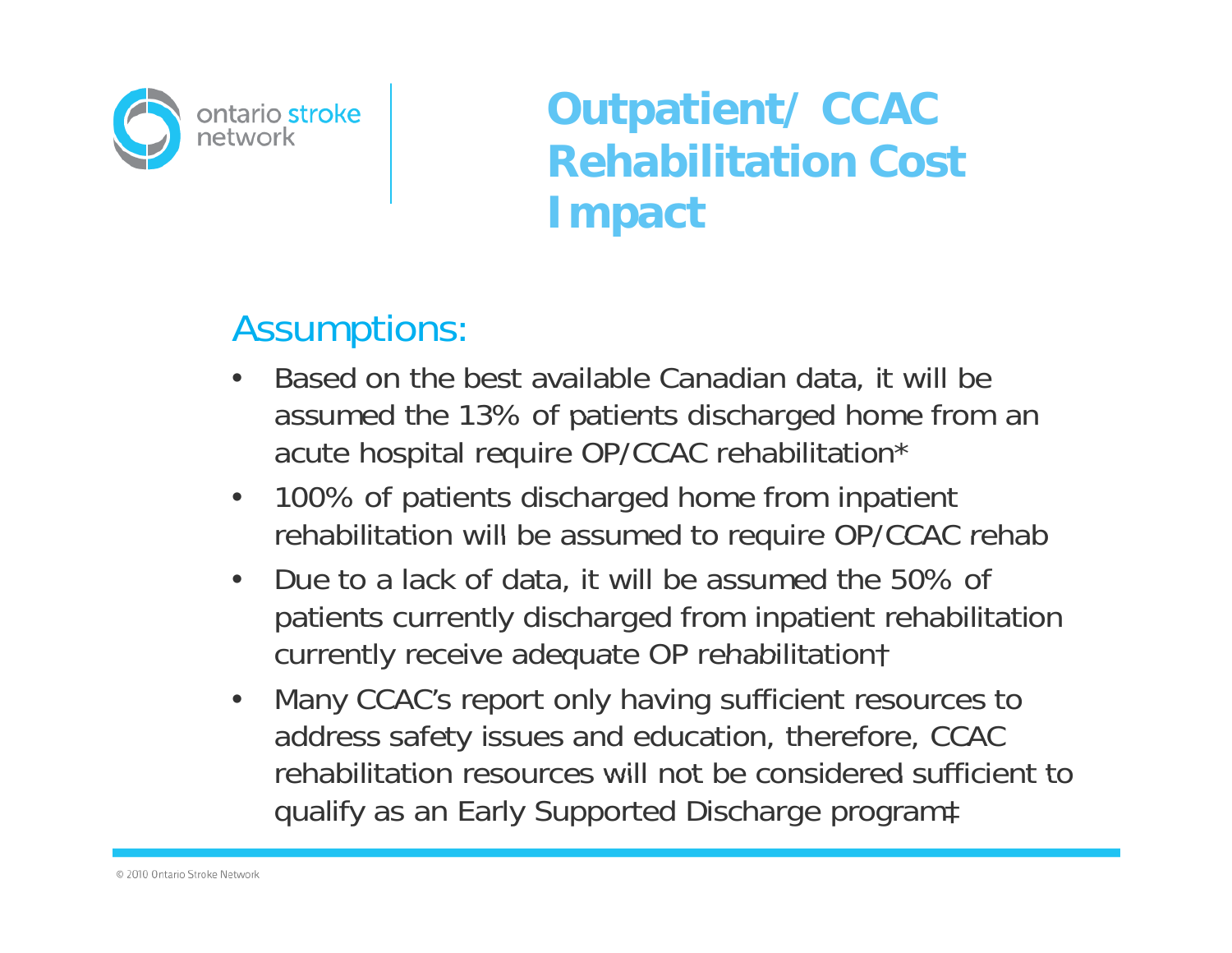

Cost estimate for OP/CCAC rehabilitation:

- • The primary cost estimate for a post-stroke ESD program will be taken from Teng et al. (2003)\*
- This Canadian study calculated the cost of a 4 week ESD program at \$942.87
- • The program included mean total visits of: 2.3 nursing, 5.5 PT, 3.5 OT, 1.29 SLP, 0.17 DT
- •The cost estimate includes overhead and travel costs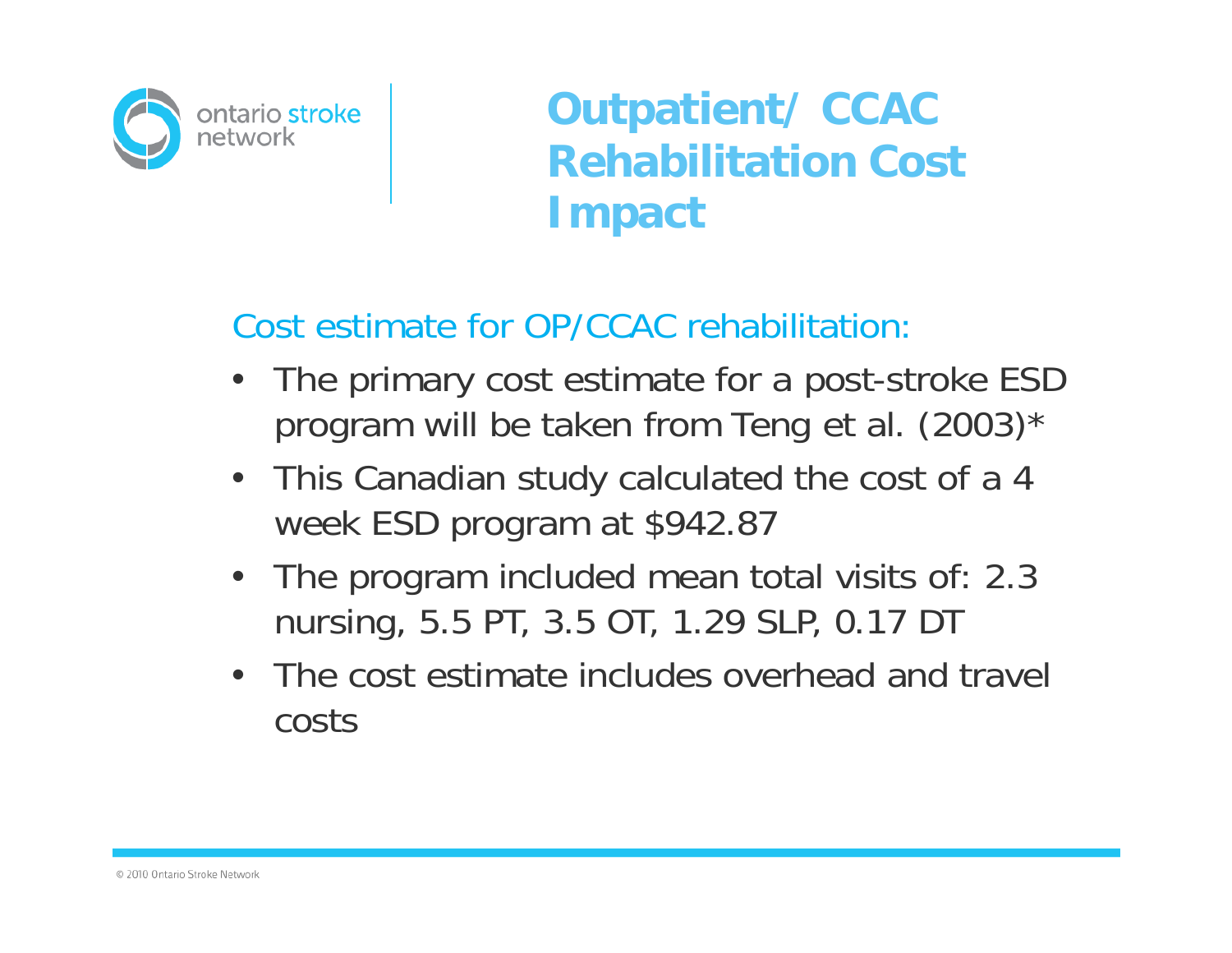

Adjustments to the cost estimate for OP/CCAC rehabilitation\*:

- •• The RCCCEP recommend 2-3 visits of therapy per week (Teng cost estimate doubled)
- •The RCCCEP recommend 8-12 weeks of ESD (Teng estimate multiplied by 2.5)
- The Teng estimate was from 1997 (Teng estimate adjusted for inflation using the Bank of Canada inflation adjustment calculator)

Result: \$942.87 <sup>x</sup> 2 time intensity <sup>x</sup> 2.5 duration 2 (adjusted) **= \$6297.42/ patient**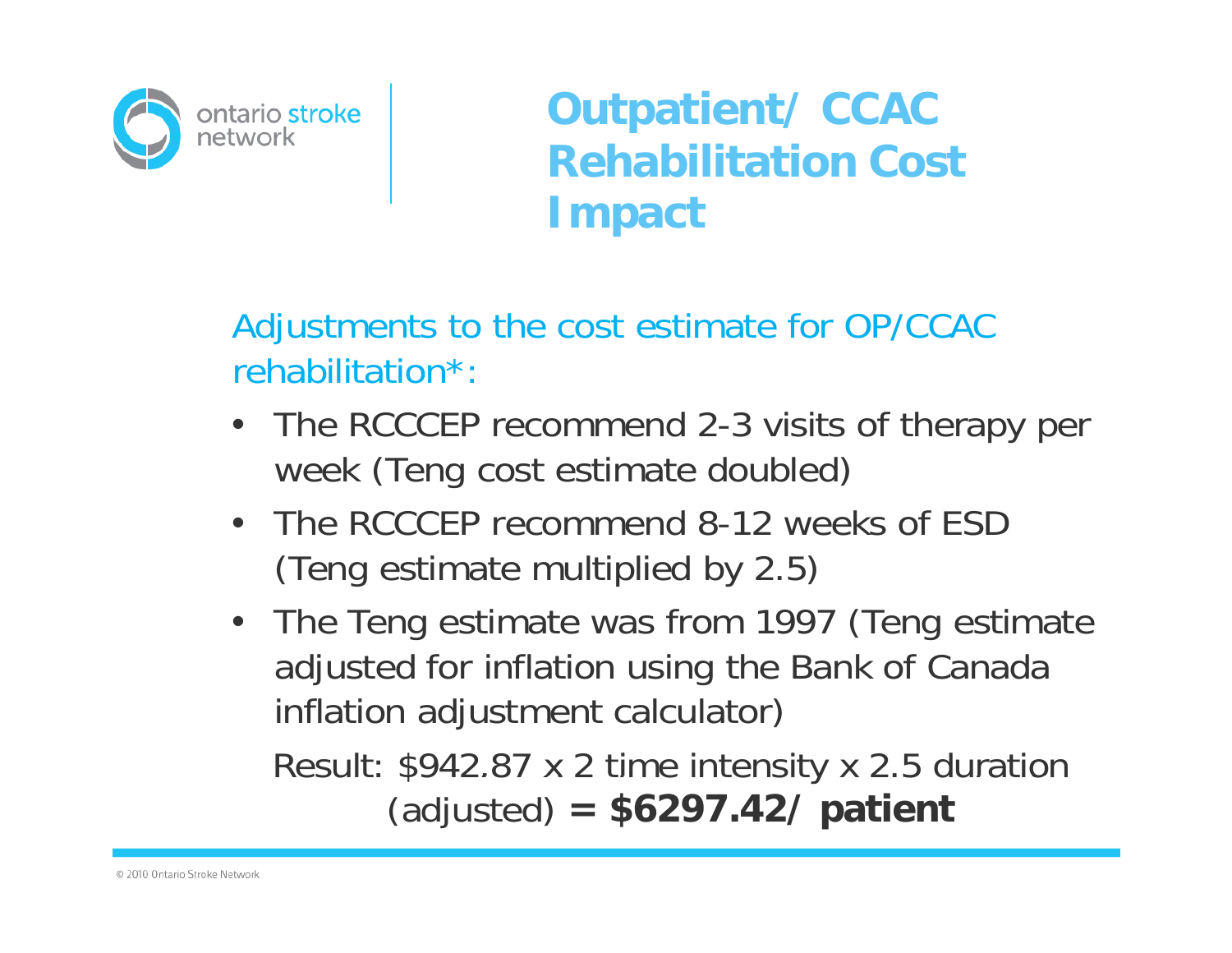

| <b>Rehabilitation Patient Data (2010)*</b>                                                     | <b>Additional OP/CCAC</b><br>rehab candidates |      |  |  |
|------------------------------------------------------------------------------------------------|-----------------------------------------------|------|--|--|
| <b>Acute discharges home</b>                                                                   | 7365                                          |      |  |  |
| <b>Candidates for OP/CCAC rehab (estimate)</b>                                                 | 957                                           |      |  |  |
| Patients currently receiving referral to OP<br>rehabilitation on acute discharge<br>(estimate) | 354                                           | 603  |  |  |
| Patients admitted to inpatient rehab in RPG 1160<br>246                                        |                                               |      |  |  |
| <b>Patients in RPG 1160 currently receiving</b><br>outpatient rehabilitation (estimate)        | 123                                           | 123  |  |  |
| Discharges home from inpatient rehab                                                           | 3302                                          |      |  |  |
| Patients receiving outpatient rehab currently<br>(estimate)                                    | 1651                                          | 1651 |  |  |
| <b>Additional need for OP/CCAC</b><br>rehabilitation                                           |                                               | 2377 |  |  |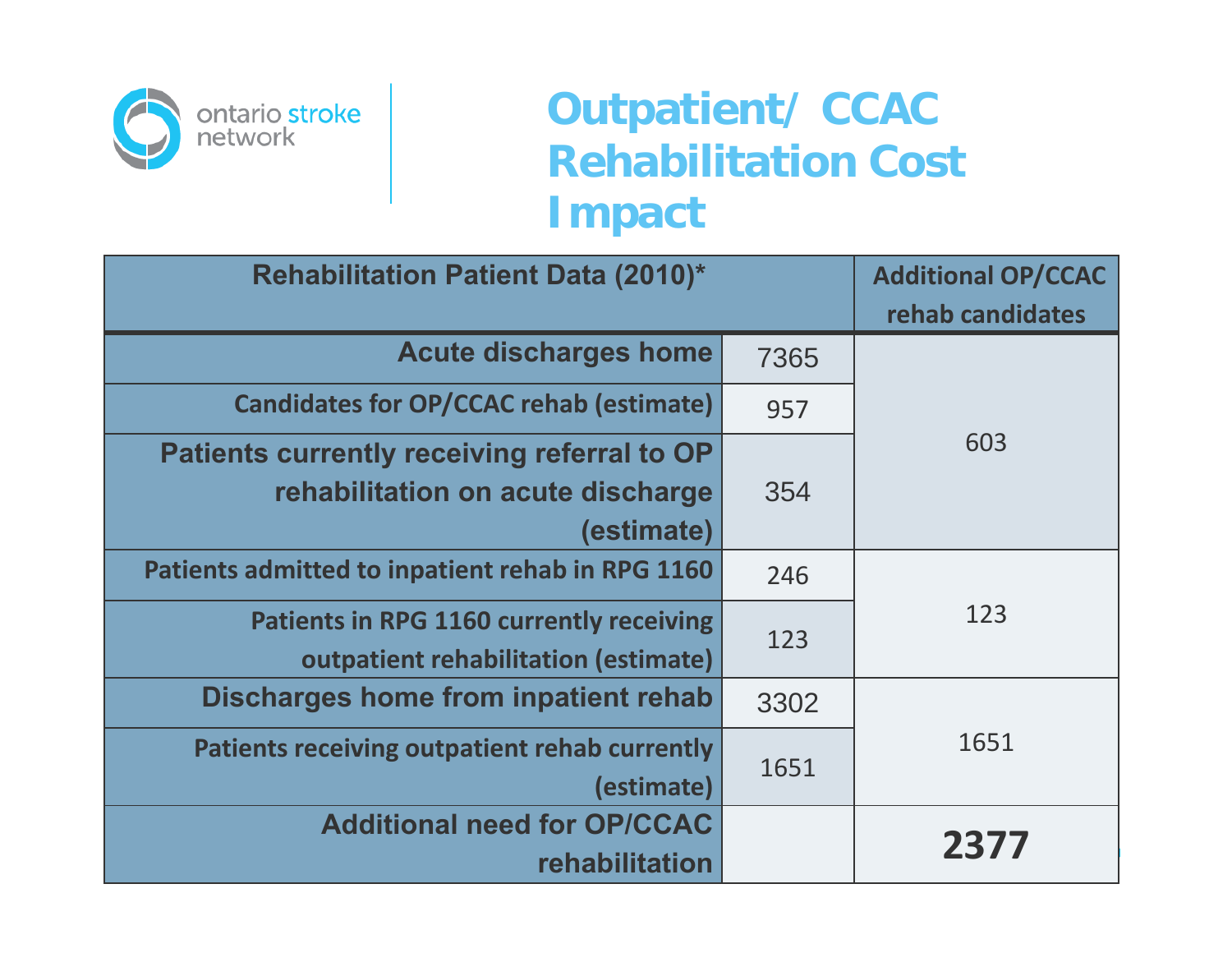

Attaining 100% adherence to best-practice recommendations for outpatient and CCAC rehabilitation:

• Resources to provide 2377 additional candidates outpatient/CCAC rehabilitation annually will be necessary

An annual investment in outpatient/CCAC rehabilitation of \$14,968,967 is required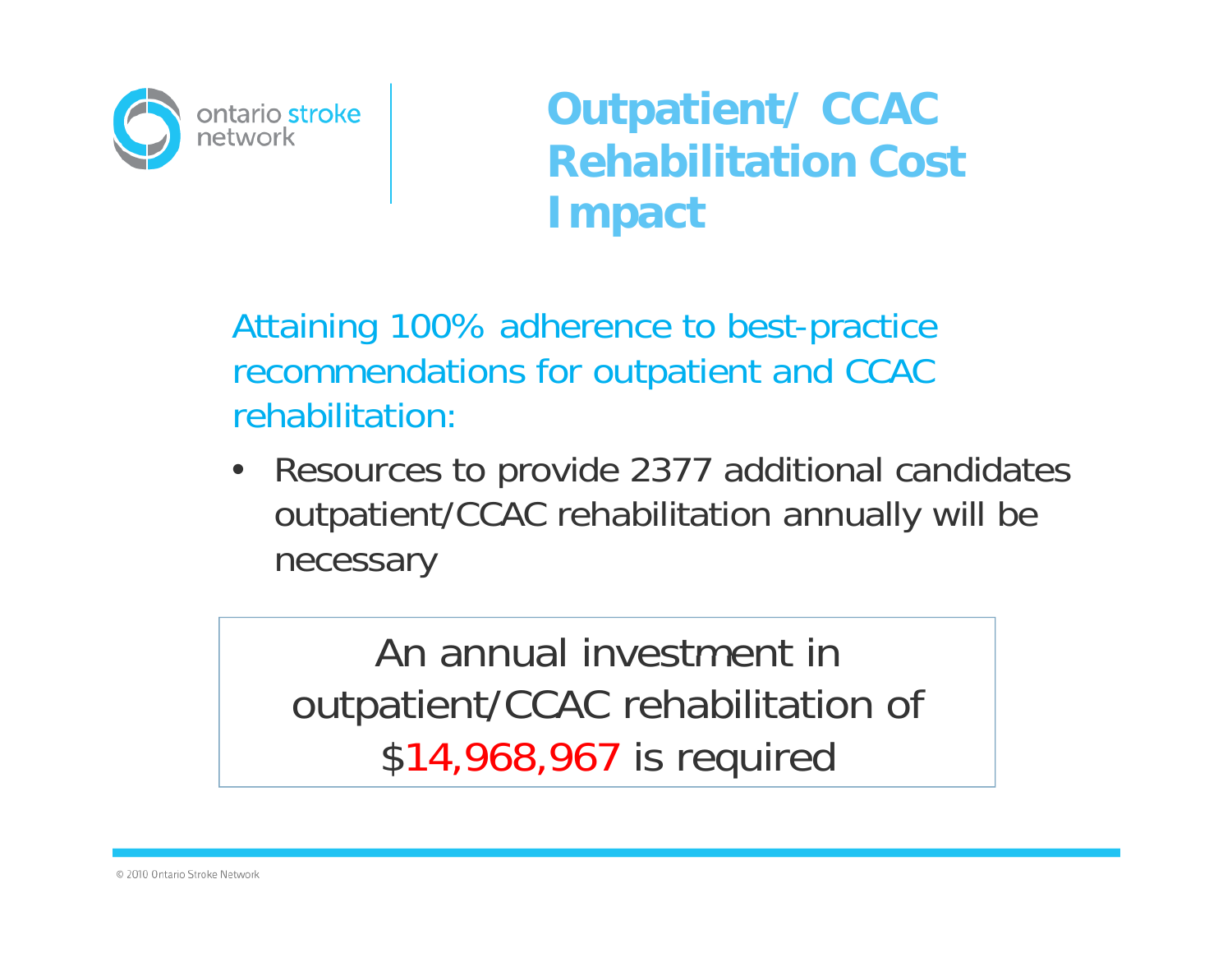ontario stroke network

## **Outpatient/ CCAC Rehabilitation Cost Cost Impact-Considerations**

- •The current lack of information regarding outpatient & CCAC rehabilitation across the province presents a huge challenge. Estimates related to current resource availability in this sector will need to be addressed.
- • Wait times associated with OP/CCAC rehab have been noted as a barrier to accessing these services. Model adjustment will be necessary to allow some "surge capacity" in this sector to facilitate transitions.
- $\bullet$  Further research is necessary to identify which patients are best served by outpatient rehabilitation vs. CCAC rehab, where these patients live, and how best to meet these varied needs. Cost estimates will need to be adjusted accordingly.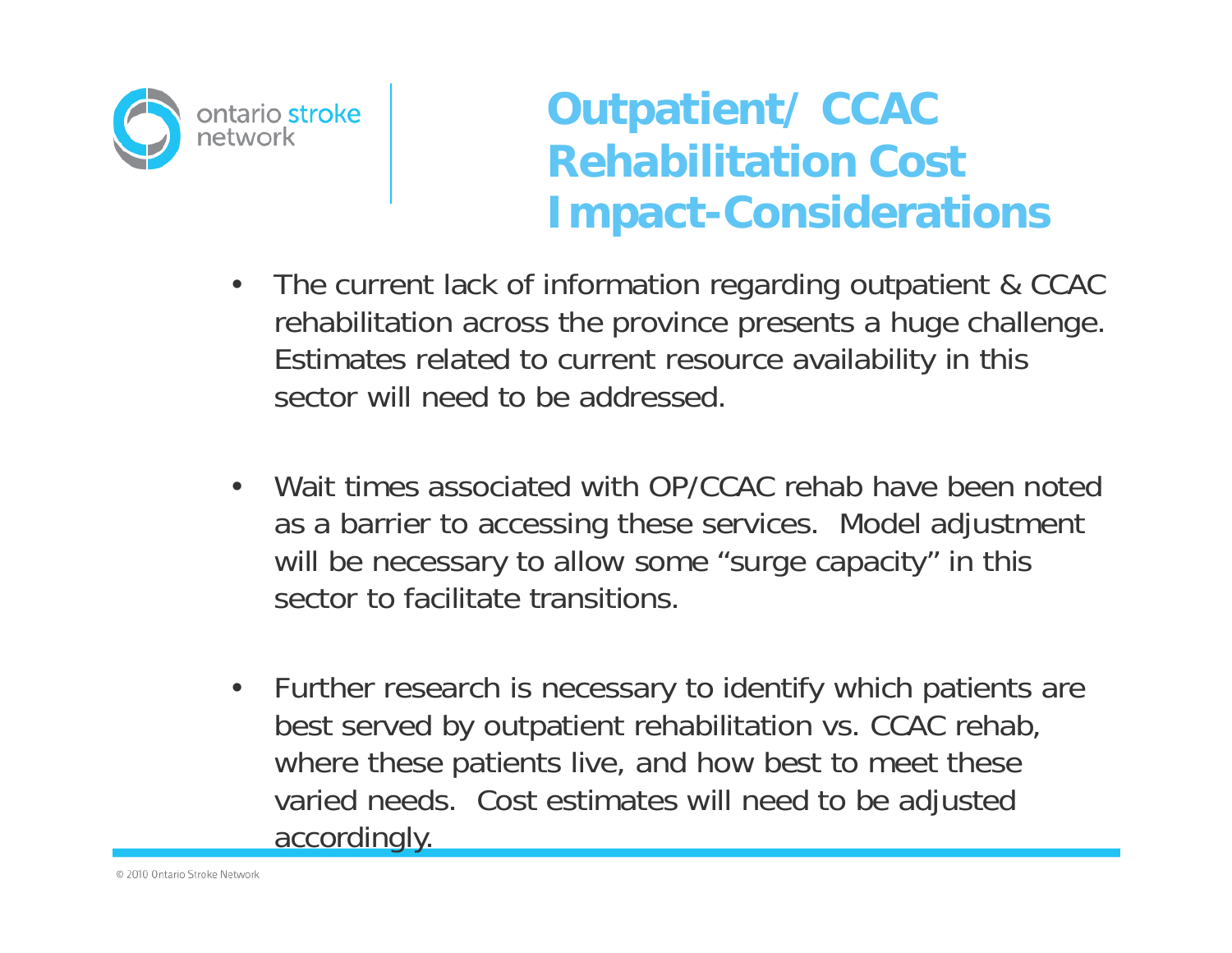

**Moving to Stroke Re ab tat o est act ces habilitation Best Practices in Ontario: Preliminary Report**

#### Acute Sector

- ~38,861 acute bed days eliminated
- $\bullet$   $\sim$  \$22,928,130 made available Inpatient Rehab
- ~13,803 rehab days made available
- ~\$14,599,221 in additional staffing costs required
- ~\$8,323,209 saved through greater efficiency Outpatient/CCAC Rehab
- ~2377 additional patients need services
- ~\$14,968,967 in additional annual costs required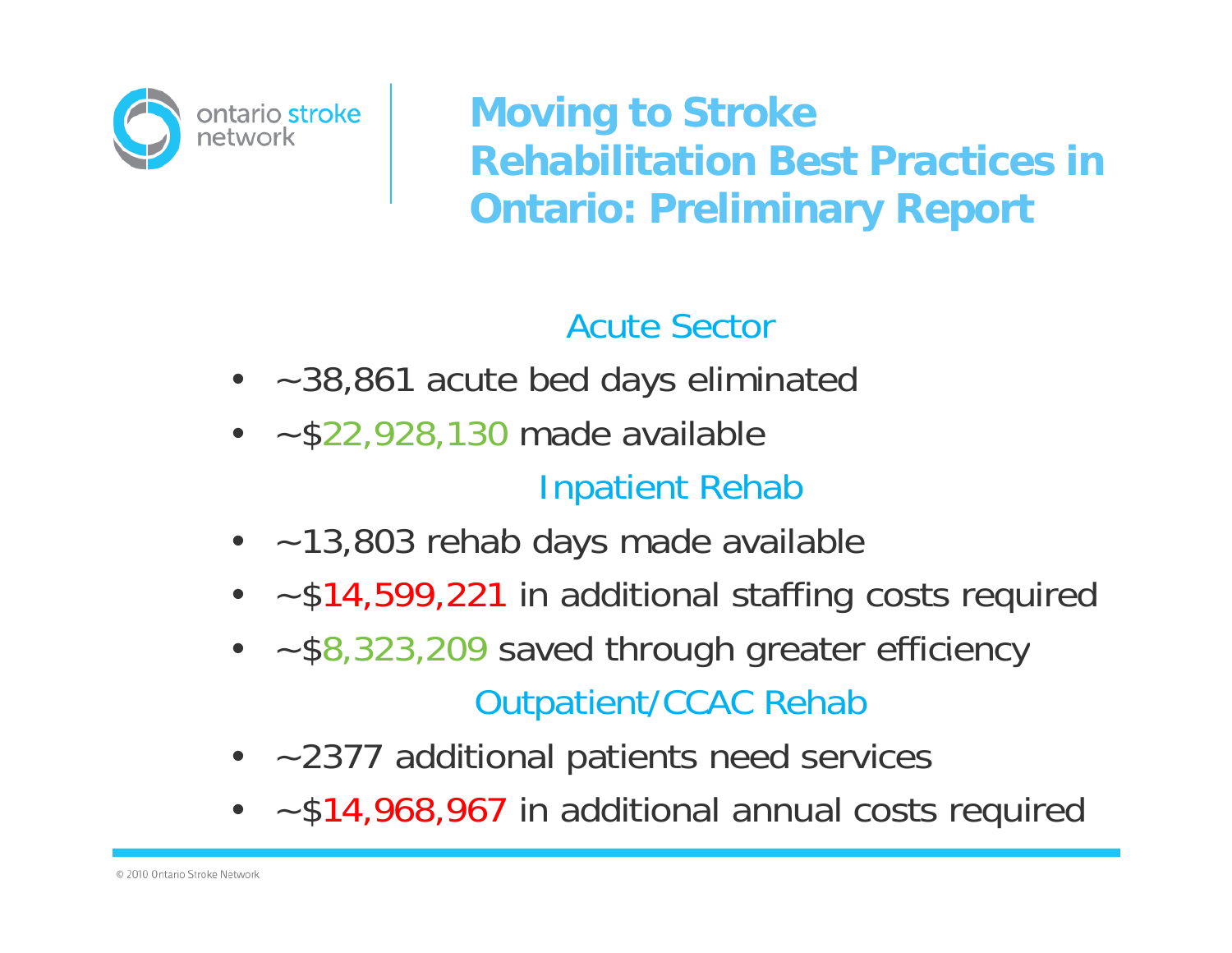

#### **Preliminary Best-Practice Model Summary**

Based on 100% attainment of the best-practice model for stroke rehabilitation in Ontario, the estimated net annual budgetary impact is:

# \$1,683,151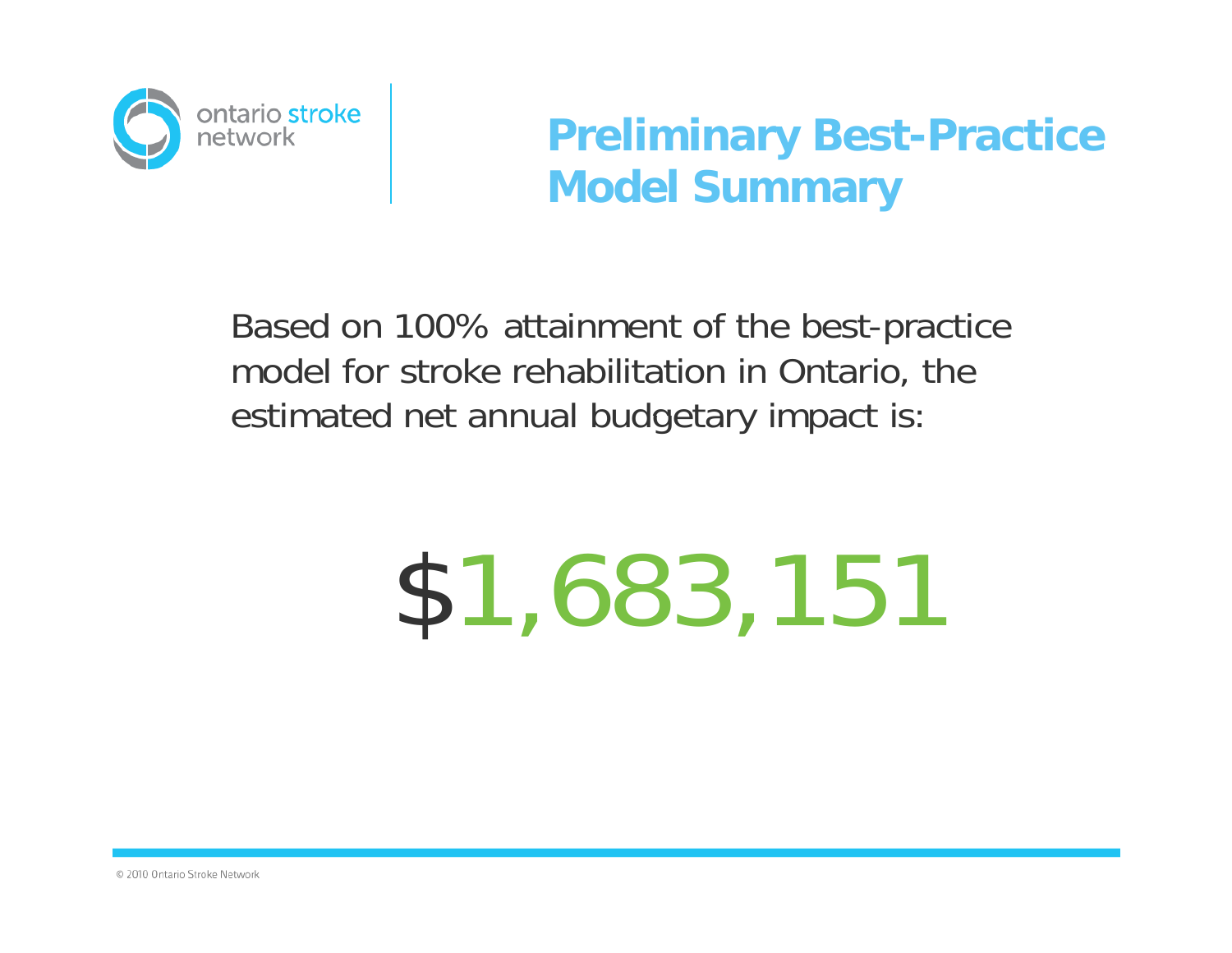

## **Summary of Additional Considerations**

The following table denotes additional considerations that have not yet been addressed here, but have potential to alter the cost estimates noted in this report

| <b>Considerations leading to</b>                                                                  | <b>Considerations leading to</b>              |  |
|---------------------------------------------------------------------------------------------------|-----------------------------------------------|--|
| additional cost                                                                                   | additional savings                            |  |
| Additional acute/ rehabilitation staff to<br>meet discharge targets and provide 7-day             | Acute savings beyond ALC cost estimates       |  |
| a week discharges (allied health,                                                                 | Reduced rehabilitation LOS among most         |  |
| pharmacy, housekeeping, physicians etc.)                                                          | severe patients (RPGs 1100 and 1100)          |  |
| Transportation between rehab and acute                                                            | Fewer LTC discharges resulting from           |  |
| facilities where necessary                                                                        | better access to rehabilitation               |  |
| Additional equipment in rehabilitation to                                                         | Reduced acute and rehab LOS among             |  |
| manage greater acuity                                                                             | patients currently cared for in CCC           |  |
| Additional staff in rehabilitation to manage<br>greater acuity (RNs, NPs, physician<br>assistants | The O/P, CCAC cost estimate is likely<br>high |  |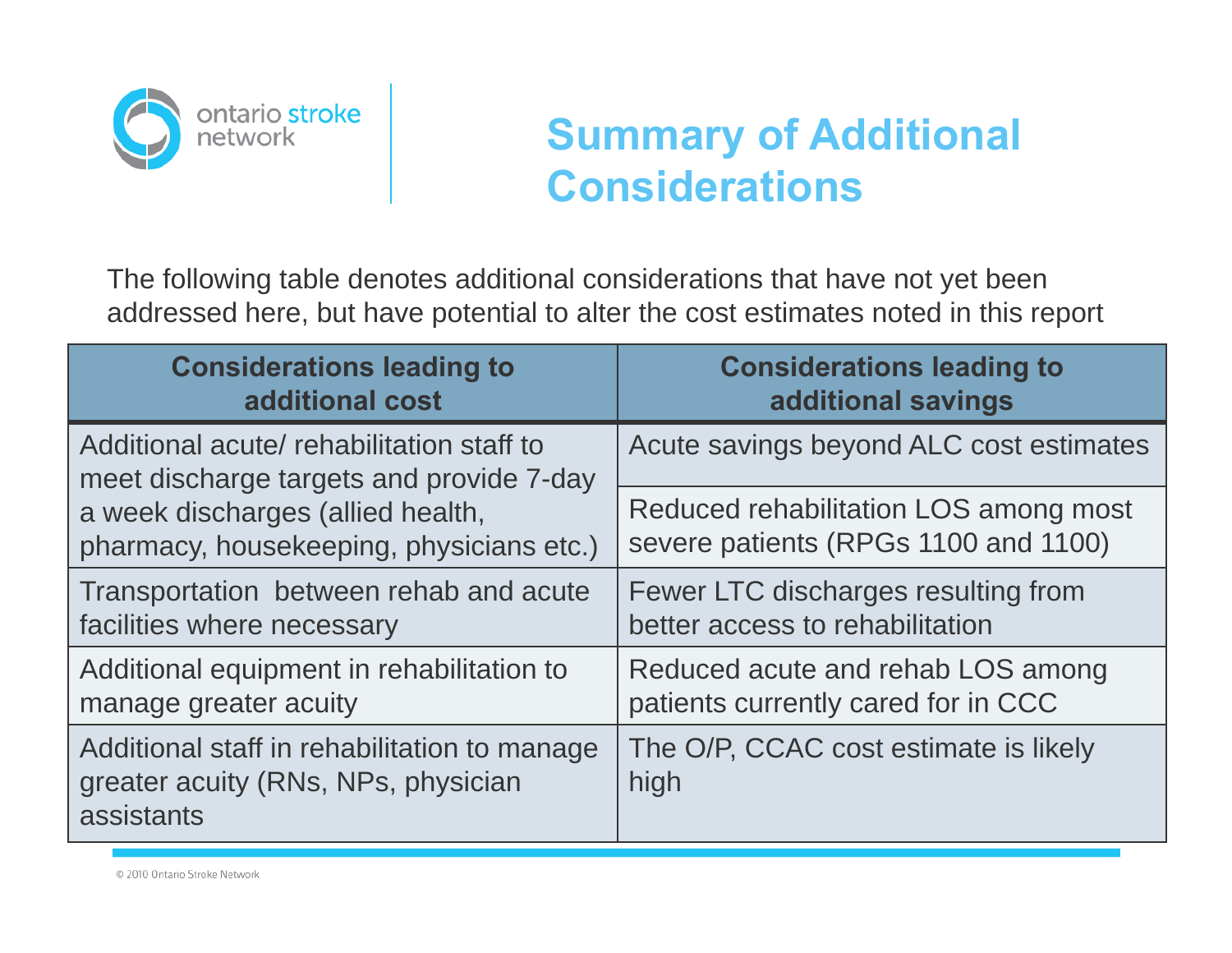

#### **Discussion**

- • This report was designed to outline a high-level, provincial model for application of RCCCEP recommendations. Future work will seek to refine estimates and assumptions as well as provide sensitivity analyses.
- • While development of a more refined statistical model will provide better estimates of effect, the validity of all assumptions will not be confirmed without real-world application. Work will continue with decision makers across the province to promote better adherence to best-practice recommendations and to evaluate their impact. It is likely that investment will need to be made in some sectors (e.g. OP rehab) before the noted benefits can be realized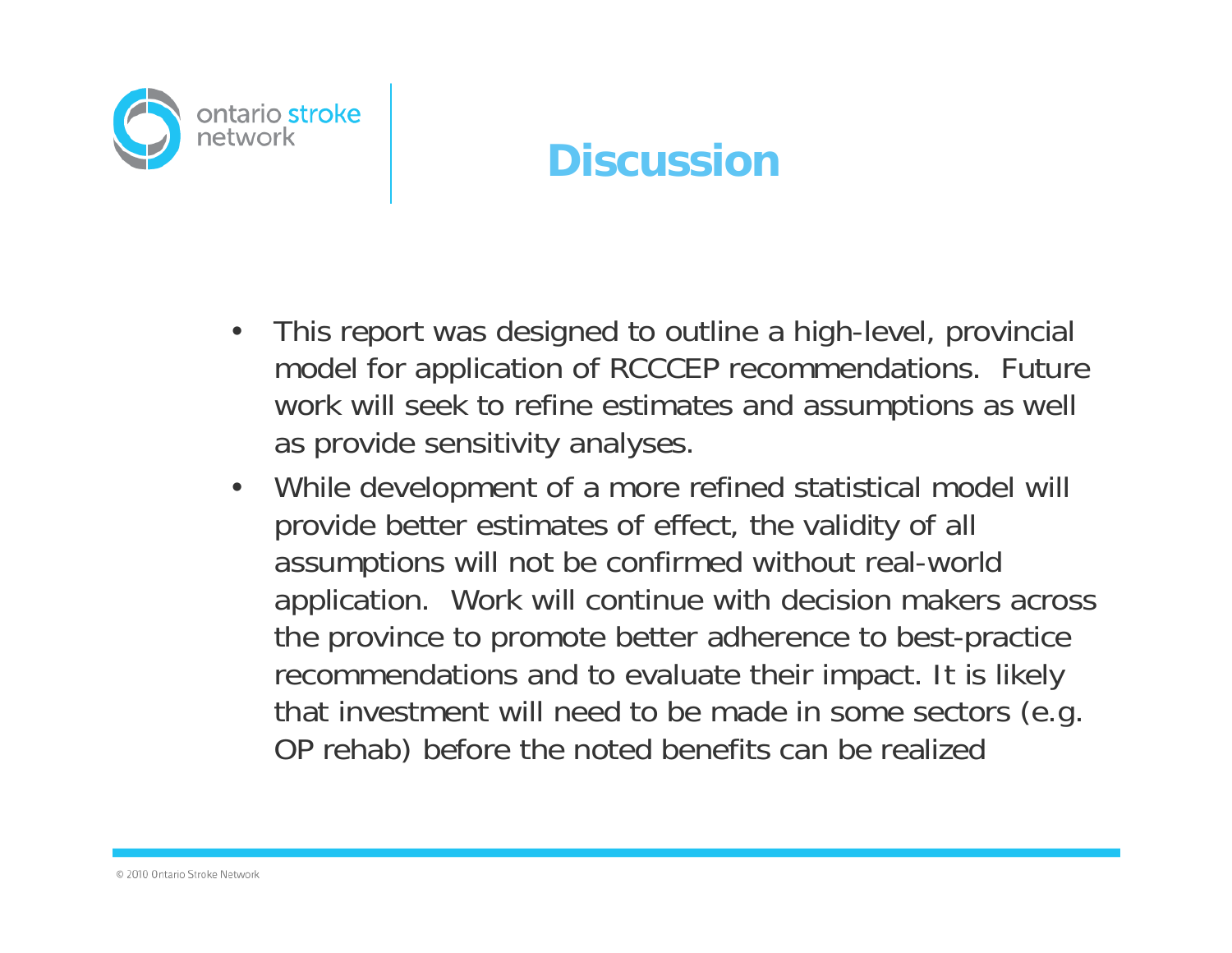

#### **Discussion – cont d'**

- • Whenever possible, overestimates of necessary spending and underestimates of cost savings were used.
- • There remain a number of areas where it is apparent that investment will be necessary (eg. acute staffing), as well as some where additional cost savings are likely (e.g. reduced LTC discharges).
- • Estimates suggest that the overall impact of adopting the RCCCEP recommendations on ER/ALC bed days is substantial.
- • The estimated \$1.7M saved is also predicted to result in better health care utilization and better patient outcomes
- • Further evaluation of reduced costs relating to improved quality of life and reduced institutionalization will be needed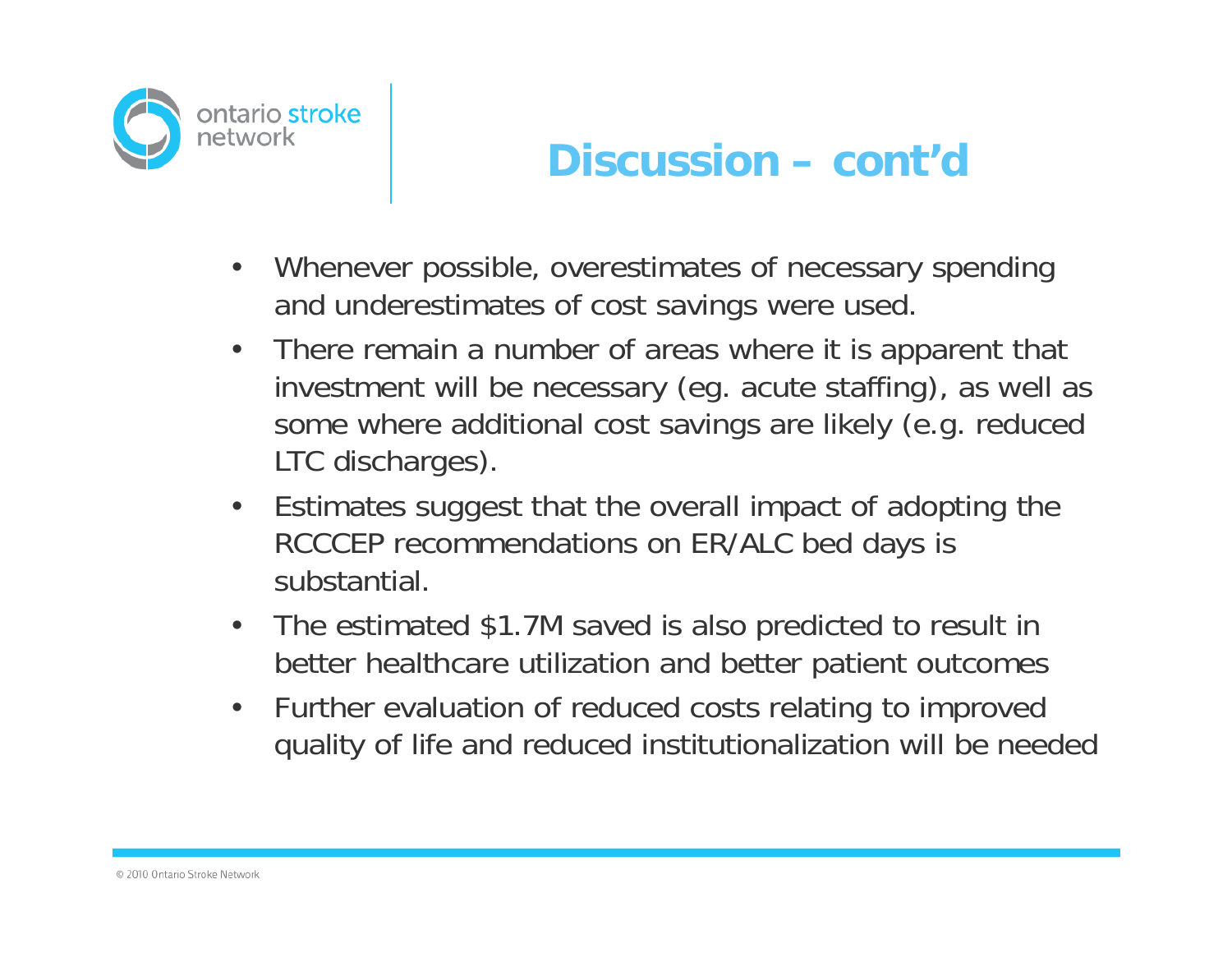

#### **Next Steps**

- Work with HQO and to develop a collaborative final report by April 2012 with a focus on:
	- Refining estimates
	- Confirming assumptions where possible through more detailed model development
	- Establishing LHIN-based models
- Through our collaboration with HQO Seek opportunities to collaborate with Research in Health Care Engineering & OHTAC in their stroke best practices